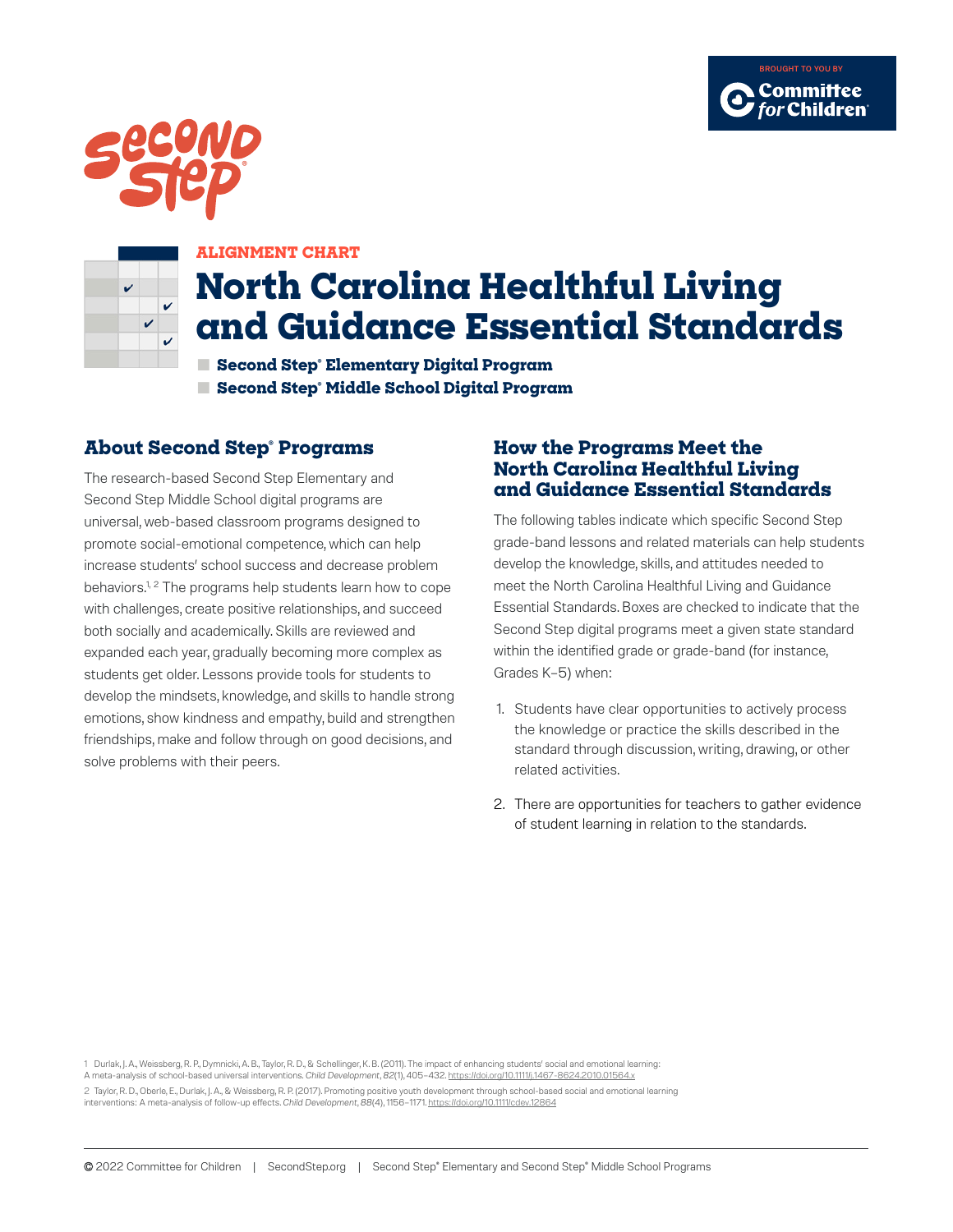|                                              |                                                                                                                       |           |                                                      |                       |                                  |                                                |                                              |                                   | <b>Key Skills and Concepts</b>                       |                                                     |                                                               |                                   |                             |                                                                            |                                           |                            |                                                         |
|----------------------------------------------|-----------------------------------------------------------------------------------------------------------------------|-----------|------------------------------------------------------|-----------------------|----------------------------------|------------------------------------------------|----------------------------------------------|-----------------------------------|------------------------------------------------------|-----------------------------------------------------|---------------------------------------------------------------|-----------------------------------|-----------------------------|----------------------------------------------------------------------------|-------------------------------------------|----------------------------|---------------------------------------------------------|
|                                              | Second                                                                                                                |           | <b>Brain Builders</b><br>(Executive-Function Skills) |                       |                                  | & Goal-Setting                                 | Unit 1: Growth Mindset                       |                                   |                                                      | <b>Unit 2: Emotion Management</b>                   |                                                               |                                   | Unit 3: Empathy & Kindness  |                                                                            |                                           | Unit 4: Problem-Solving    |                                                         |
|                                              |                                                                                                                       |           |                                                      |                       |                                  | learn<br>$\frac{3}{2}$<br>helps                | with                                         | rning<br>lea<br>៉ៃ<br>part<br>are | and<br>$\overline{g}$<br>8                           | emotion<br>$\overline{a}$<br>æ                      | $\overline{a}$<br>8g<br>help<br>for                           |                                   | acts                        | $\mathtt{c}$<br>$\rm ^o$<br>$\overline{5}$<br>Say<br>$\subset$<br>$\sigma$ | calm before<br>feel                       |                            | ing<br>듦<br>taking                                      |
|                                              | Kindergarten                                                                                                          |           |                                                      |                       |                                  |                                                | improve                                      |                                   | from                                                 | breathing                                           |                                                               |                                   |                             | $\circ$                                                                    | $\mathsf{c}_1$<br>ဖ                       |                            |                                                         |
|                                              | North Carolina Healthful Living<br>and Guidance Essential Standards<br><b>Second Step® Elementary Digital Program</b> | Attention | mory<br>Working                                      | control<br>Inhibitory | attention<br>${\bf o}$<br>5<br>운 | attention<br>Recognize that a<br>and stay safe | Recognize that skills<br>practice and effort | Understand that mistakes          | feelings f<br>Identify familiar f<br>behavioral cues | Name and apply slow <b>t</b><br>management strategy | Name and apply asking an adult<br>emotion management strategy | Recognize the kind acts of others | own kind<br>Recognize their | Demonstrate things they<br>show kindness to others                         | Manage strong emotion<br>solving problems | State the problem          | monstrate apologizing,<br>solutions to problems<br>De a |
| <b>Courses/Strands</b>                       | <b>Standards</b>                                                                                                      |           |                                                      |                       |                                  |                                                |                                              |                                   |                                                      |                                                     |                                                               |                                   |                             |                                                                            |                                           |                            |                                                         |
|                                              | K.MEH.1.1. Recognize feelings and ways of<br>expressing them.                                                         |           |                                                      |                       |                                  |                                                |                                              |                                   | V                                                    | $\checkmark$                                        | $\checkmark$                                                  | $\checkmark$                      | V                           | $\checkmark$                                                               | $\checkmark$                              | $\checkmark$               | $\checkmark$                                            |
| <b>Mental and</b><br><b>Emotional Health</b> | K.MEH.1.2. Recall stressors and stress responses.                                                                     |           |                                                      |                       |                                  |                                                |                                              |                                   |                                                      |                                                     |                                                               |                                   |                             |                                                                            |                                           |                            |                                                         |
|                                              | K.MEH.1.3. Illustrate personal responsibility for actions<br>and possessions.                                         |           |                                                      |                       | $\checkmark$                     | $\checkmark$                                   |                                              |                                   |                                                      |                                                     |                                                               |                                   |                             |                                                                            |                                           |                            | V                                                       |
|                                              | K.ICR.1.1. Explain reasons for sharing.                                                                               |           |                                                      |                       |                                  |                                                |                                              |                                   |                                                      |                                                     |                                                               |                                   |                             | $\checkmark$                                                               |                                           |                            | V                                                       |
| Interpersonal                                | K.ICR.1.2. Compare people in terms of what they have in<br>common and how they are unique.                            |           |                                                      |                       |                                  |                                                |                                              |                                   |                                                      |                                                     |                                                               |                                   |                             |                                                                            |                                           |                            |                                                         |
| Communication<br>and Relationships           | K.ICR.1.3. Summarize protective behaviors to use when<br>approached by strangers.                                     |           |                                                      |                       |                                  |                                                |                                              |                                   |                                                      |                                                     |                                                               |                                   |                             |                                                                            |                                           |                            |                                                         |
|                                              | K.ICR.1.4. Recognize bullying, teasing, and aggressive<br>behaviors and how to respond.                               |           |                                                      |                       |                                  |                                                |                                              |                                   |                                                      |                                                     |                                                               |                                   |                             |                                                                            |                                           |                            |                                                         |
| Physical                                     | PE.K.PR.4.1. Use basic strategies and concepts for<br>working cooperatively in group settings.                        |           |                                                      |                       |                                  |                                                |                                              |                                   |                                                      |                                                     |                                                               |                                   |                             |                                                                            | $\checkmark$                              | $\checkmark$               | $\checkmark$                                            |
| Education:<br><b>Personal/Soci</b>           | PE.K.PR.4.2. Understand how social interaction can<br>make activities more enjoyable.                                 |           |                                                      |                       |                                  |                                                |                                              |                                   |                                                      |                                                     |                                                               | V                                 | V                           | $\checkmark$                                                               |                                           |                            |                                                         |
| Responsibility                               | PE.K.PR.4.3. Use safe practices when engaging in<br>physical education activities.                                    |           |                                                      |                       |                                  |                                                |                                              |                                   |                                                      |                                                     |                                                               |                                   |                             |                                                                            |                                           |                            |                                                         |
|                                              | SE.1. Understand the meaning and importance of<br>personal responsibility and awareness.                              |           |                                                      |                       | $\sqrt{2}$                       | $\checkmark$                                   |                                              |                                   |                                                      | $\checkmark$                                        | $\checkmark$                                                  |                                   |                             |                                                                            | $\checkmark$                              |                            | $\checkmark$                                            |
| Social-Emotiona<br>Development               | SE.2. Understand the relationship between self and<br>others in the broader world.                                    |           |                                                      |                       |                                  |                                                |                                              |                                   |                                                      |                                                     |                                                               | $\checkmark$                      | V                           | $\mathbf v$                                                                | $\checkmark$                              | $\boldsymbol{\mathcal{U}}$ | V                                                       |
|                                              | SE.3. Use communication strategies effectively for a<br>variety of purposes and audiences.                            |           |                                                      |                       |                                  |                                                |                                              |                                   |                                                      |                                                     |                                                               |                                   |                             |                                                                            |                                           | $\checkmark$               | V                                                       |
| Cognitive<br>Development                     | C.1. Use creative strategies to make decisions and<br>solve problems.                                                 |           |                                                      |                       |                                  |                                                |                                              |                                   |                                                      |                                                     |                                                               |                                   |                             |                                                                            | $\checkmark$                              | $\checkmark$               | V                                                       |
|                                              | C.2. Use analytical strategies to understand situations.                                                              |           |                                                      |                       |                                  |                                                |                                              |                                   | $\checkmark$                                         |                                                     |                                                               |                                   |                             |                                                                            |                                           |                            |                                                         |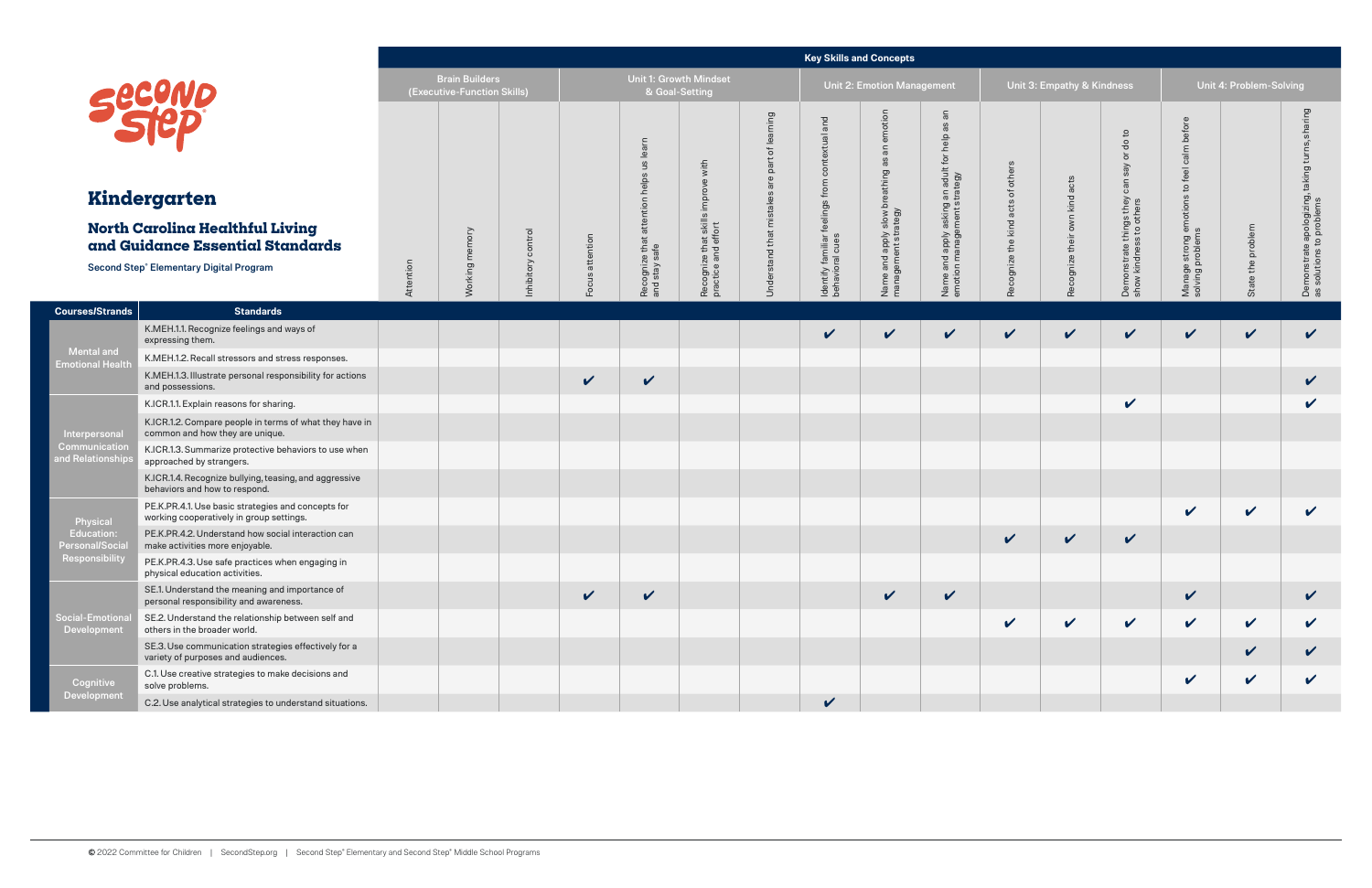|                                       |                                                                                                                                        |           |                                                      |                       |                                  |                        |                                                              |                                | <b>Key Skills and Concepts</b>                                 |                                                                                           |                                                                                           |                                                                                      |                                                                              |                                                                                                   |                                                                      |                                                                                      |                                                           |
|---------------------------------------|----------------------------------------------------------------------------------------------------------------------------------------|-----------|------------------------------------------------------|-----------------------|----------------------------------|------------------------|--------------------------------------------------------------|--------------------------------|----------------------------------------------------------------|-------------------------------------------------------------------------------------------|-------------------------------------------------------------------------------------------|--------------------------------------------------------------------------------------|------------------------------------------------------------------------------|---------------------------------------------------------------------------------------------------|----------------------------------------------------------------------|--------------------------------------------------------------------------------------|-----------------------------------------------------------|
|                                       |                                                                                                                                        |           | <b>Brain Builders</b><br>(Executive-Function Skills) |                       |                                  |                        | Unit 1: Growth Mindset<br>& Goal-Setting                     |                                |                                                                | <b>Unit 2: Emotion Management</b>                                                         |                                                                                           |                                                                                      | Unit 3: Empathy & Kindness                                                   |                                                                                                   |                                                                      | Unit 4: Problem-Solving                                                              |                                                           |
| <b>Grade 1</b>                        | <b>Secono</b><br>North Carolina Healthful Living<br>and Guidance Essential Standards<br><b>Second Step® Elementary Digital Program</b> | Attention | Working memory                                       | control<br>Inhibitory | attention<br>$\omega$<br>$\circ$ | distractions<br>Manage | improve with<br>Recognize that skills<br>practice and effort | growth mindset language<br>Use | and<br>contextual<br>Identify feelings from<br>behavioral cues | $\sigma$<br>from<br>arise<br>would<br>Infer a likely emotion that<br>particular situation | slow<br>đ<br>Apply emotion-management strategies<br>counting and asking an adult for help | $\frac{1}{2}$<br>ldentify how someone else might feel<br>shown or not shown kindness | entify ways to be kind in respon<br>scenarios<br>$\frac{8}{2}$ $\frac{6}{2}$ | 준<br>bett<br>$\mathbf \Phi$<br>acts<br>Recognize that some kind a<br>others in certain situations | calm before<br>to feel<br>Manage strong emotions<br>solving problems | ŏ<br>$\circ$<br>bla<br>$\Xi$<br>withou<br>the problem v.<br>alling<br>State<br>name- | Demonstrate how to recognize accidents<br>and make amends |
| <b>Courses/Strands</b>                | <b>Standards</b>                                                                                                                       |           |                                                      |                       |                                  |                        |                                                              |                                |                                                                |                                                                                           |                                                                                           |                                                                                      |                                                                              |                                                                                                   |                                                                      |                                                                                      |                                                           |
|                                       | 1.MEH.1.1. Use effective communication to express and<br>cope with emotions.                                                           |           |                                                      |                       |                                  |                        |                                                              |                                | V                                                              | $\checkmark$                                                                              | $\checkmark$                                                                              |                                                                                      |                                                                              |                                                                                                   | V                                                                    | $\checkmark$                                                                         | V                                                         |
| Mental and<br><b>Emotional Health</b> | 1.MEH.1.2. Use methods of positive coping with<br>disappointment and failure.                                                          |           |                                                      |                       |                                  |                        |                                                              | $\checkmark$                   |                                                                |                                                                                           | $\checkmark$                                                                              |                                                                                      |                                                                              |                                                                                                   | $\checkmark$                                                         |                                                                                      |                                                           |
|                                       | 1.MEH.1.3. Classify stressors as eustress or distress.                                                                                 |           |                                                      |                       |                                  |                        |                                                              |                                |                                                                |                                                                                           |                                                                                           |                                                                                      |                                                                              |                                                                                                   |                                                                      |                                                                                      |                                                           |
|                                       | 1.ICR.1.1. Explain the importance of demonstrating<br>respect for the personal space and<br>boundaries of others.                      |           |                                                      |                       |                                  |                        |                                                              |                                |                                                                |                                                                                           |                                                                                           |                                                                                      |                                                                              |                                                                                                   |                                                                      |                                                                                      |                                                           |
| Interpersonal                         | 1.ICR.1.2. Explain the value of having a diversity of<br>students in the classroom.                                                    |           |                                                      |                       |                                  |                        |                                                              |                                |                                                                |                                                                                           |                                                                                           |                                                                                      |                                                                              |                                                                                                   |                                                                      |                                                                                      |                                                           |
| Communication<br>and Relationships    | 1.ICR.1.3. Contrast tattling with reporting aggression,<br>bullying, and violent behavior.                                             |           |                                                      |                       |                                  |                        |                                                              |                                |                                                                |                                                                                           |                                                                                           |                                                                                      |                                                                              |                                                                                                   |                                                                      |                                                                                      |                                                           |
|                                       | 1.ICR.1.4. Contrast appropriate and inappropriate touch.                                                                               |           |                                                      |                       |                                  |                        |                                                              |                                |                                                                |                                                                                           |                                                                                           |                                                                                      |                                                                              |                                                                                                   |                                                                      |                                                                                      |                                                           |
|                                       | 1.ICR.1.5. Illustrate how to seek adult assistance for<br>inappropriate touch.                                                         |           |                                                      |                       |                                  |                        |                                                              |                                |                                                                |                                                                                           |                                                                                           |                                                                                      |                                                                              |                                                                                                   |                                                                      |                                                                                      |                                                           |
| Physical                              | PE.K.PR.4.1. Use basic strategies and concepts for<br>working cooperatively in group settings.                                         |           |                                                      |                       |                                  |                        |                                                              |                                |                                                                |                                                                                           |                                                                                           | $\mathbf{v}$                                                                         | $\mathbf{v}$                                                                 | $\mathbf{v}$                                                                                      | $\sqrt{ }$                                                           | $\mathbf{v}$                                                                         |                                                           |
| Education:<br><b>Personal/Social</b>  | PE.K.PR.4.2. Understand how social interaction can<br>make activities more enjoyable.                                                  |           |                                                      |                       |                                  |                        |                                                              |                                |                                                                |                                                                                           |                                                                                           | $\checkmark$                                                                         | V                                                                            | $\checkmark$                                                                                      |                                                                      |                                                                                      |                                                           |
| Responsibility                        | PE.K.PR.4.3. Use safe practices when engaging in<br>physical education activities.                                                     |           |                                                      |                       |                                  |                        |                                                              |                                |                                                                |                                                                                           |                                                                                           |                                                                                      |                                                                              |                                                                                                   |                                                                      |                                                                                      |                                                           |
|                                       | SE.1. Understand the meaning and importance of<br>personal responsibility and awareness.                                               |           |                                                      |                       | $\checkmark$                     | $\checkmark$           |                                                              |                                |                                                                |                                                                                           | $\checkmark$                                                                              |                                                                                      |                                                                              |                                                                                                   | $\checkmark$                                                         | $\checkmark$                                                                         | $\checkmark$                                              |
| Social-Emotiona<br>Development        | SE.2. Understand the relationship between self and<br>others in the broader world.                                                     |           |                                                      |                       |                                  |                        |                                                              |                                |                                                                |                                                                                           |                                                                                           | $\checkmark$                                                                         | $\checkmark$                                                                 | $\checkmark$                                                                                      | $\checkmark$                                                         | $\checkmark$                                                                         | $\checkmark$                                              |
|                                       | SE.3. Use communication strategies effectively for a<br>variety of purposes and audiences.                                             |           |                                                      |                       |                                  |                        |                                                              |                                |                                                                |                                                                                           |                                                                                           |                                                                                      |                                                                              |                                                                                                   |                                                                      | $\checkmark$                                                                         |                                                           |
| Cognitive                             | C.1. Use creative strategies to make decisions and<br>solve problems.                                                                  |           |                                                      |                       |                                  |                        | $\checkmark$                                                 |                                |                                                                |                                                                                           |                                                                                           |                                                                                      |                                                                              |                                                                                                   |                                                                      | $\checkmark$                                                                         |                                                           |
| Development                           | C.2. Use analytical strategies to understand situations.                                                                               |           |                                                      |                       |                                  |                        |                                                              |                                | $\checkmark$                                                   | $\checkmark$                                                                              |                                                                                           | $\checkmark$                                                                         |                                                                              |                                                                                                   |                                                                      | $\checkmark$                                                                         | $\checkmark$                                              |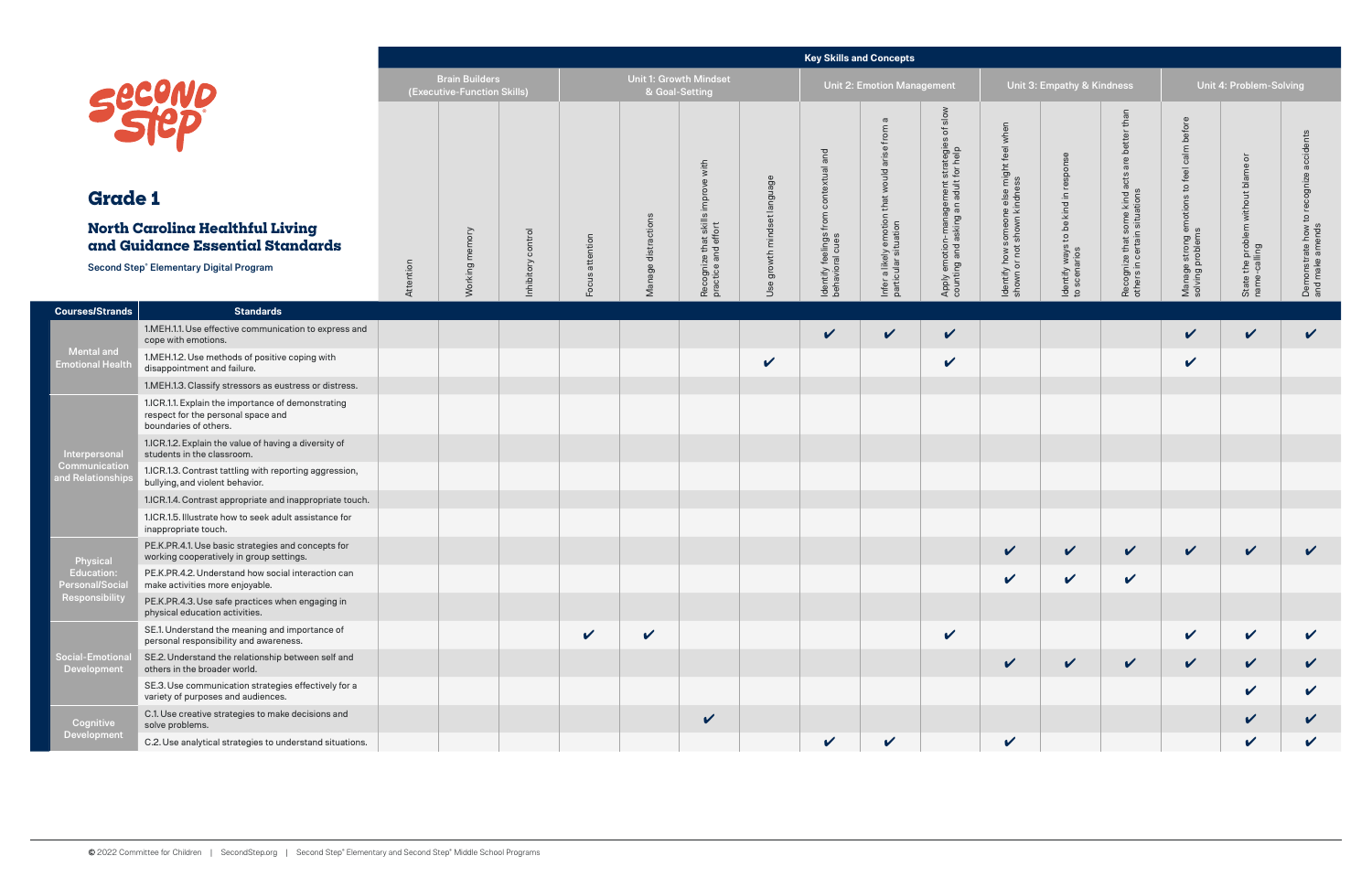| k Kindness                                        |                                                                |                                                    | Unit 4: Problem-Solving                            |                                                                               |                           |
|---------------------------------------------------|----------------------------------------------------------------|----------------------------------------------------|----------------------------------------------------|-------------------------------------------------------------------------------|---------------------------|
| Apply empathy and perform kind<br>acts for others | Manage strong emotions to feel calm before<br>solving problems | State the problem without blame or<br>name-calling | Generate their own solutions to a<br>given problem | Recognize that some solutions work better<br>than others in a given situation | Apply ways to make amends |
|                                                   |                                                                |                                                    |                                                    |                                                                               | V                         |
|                                                   |                                                                |                                                    |                                                    |                                                                               |                           |
|                                                   |                                                                |                                                    |                                                    |                                                                               |                           |
|                                                   |                                                                |                                                    |                                                    |                                                                               |                           |
|                                                   |                                                                |                                                    |                                                    |                                                                               |                           |
|                                                   |                                                                |                                                    |                                                    |                                                                               |                           |
| V                                                 | V                                                              | V                                                  | V                                                  |                                                                               | V                         |
|                                                   |                                                                |                                                    |                                                    |                                                                               |                           |
| ∕                                                 |                                                                | ∕                                                  | ∕                                                  | ∕                                                                             | ∕                         |
|                                                   |                                                                |                                                    |                                                    |                                                                               |                           |
|                                                   |                                                                |                                                    |                                                    |                                                                               |                           |
|                                                   |                                                                |                                                    |                                                    |                                                                               |                           |
|                                                   | V                                                              | V                                                  |                                                    |                                                                               | $\checkmark$              |
| $\checkmark$                                      | $\mathbf v$                                                    | $\overline{\mathbf{v}}$                            | V                                                  | V                                                                             | V                         |
|                                                   |                                                                | $\checkmark$                                       |                                                    |                                                                               | V                         |
|                                                   |                                                                | V                                                  | V                                                  | V                                                                             | $\checkmark$              |
| $\mathbf v$                                       |                                                                | $\checkmark$                                       | $\mathbf v$                                        | $\checkmark$                                                                  | $\checkmark$              |

|                                                               |                                                                                                                |           |                                                      |           |                       |                           |                                                                                         |                                                              |                                                  |                                                                        | <b>Key Skills and Concepts</b>                                       |                |                                                                                   |                               |                                                                   |                                                 |                                         |                                                     |              |
|---------------------------------------------------------------|----------------------------------------------------------------------------------------------------------------|-----------|------------------------------------------------------|-----------|-----------------------|---------------------------|-----------------------------------------------------------------------------------------|--------------------------------------------------------------|--------------------------------------------------|------------------------------------------------------------------------|----------------------------------------------------------------------|----------------|-----------------------------------------------------------------------------------|-------------------------------|-------------------------------------------------------------------|-------------------------------------------------|-----------------------------------------|-----------------------------------------------------|--------------|
|                                                               | Secono                                                                                                         |           | <b>Brain Builders</b><br>(Executive-Function Skills) |           |                       |                           | Unit 1: Growth Mindset<br>& Goal-Setting                                                |                                                              |                                                  | <b>Unit 2: Emotion Management</b>                                      |                                                                      |                | Unit 3: Empathy & Kindness                                                        |                               |                                                                   |                                                 | Unit 4: Problem-Solving                 |                                                     |              |
| <b>Grade 2</b>                                                |                                                                                                                |           |                                                      |           | anguage               | with<br>thoughts          | learning<br>Persevere through challenges while<br>recognizing that mistakes are part of | with practice,                                               | complex feelings from contextual and<br>ral cues | Recognize that people can feel differently<br>about the same situation | an<br>Apply using helpful thoughts as<br>emotion-management strategy |                | Recognize how empathy helps them identify<br>when and how to show others kindness | perform kind                  | calm before<br>Manage strong emotions to feel<br>solving problems | $\overline{\circ}$<br>$\circ$<br>bla<br>without | $\varpi$<br>$\mathtt{c}_1$<br>solutions | better<br>solutions work b<br>n situation<br>$\Box$ |              |
|                                                               | <b>North Carolina Healthful Living</b><br>and Guidance Essential Standards                                     |           |                                                      | control   | minds                 | e unhelpful t<br>thoughts |                                                                                         |                                                              |                                                  |                                                                        |                                                                      |                |                                                                                   | and                           |                                                                   | problem <sub>)</sub><br>ling                    | own:                                    | some<br>given<br>that                               | $\mathsf{S}$ |
|                                                               | <b>Second Step® Elementary Digital Program</b>                                                                 | Attention | Working memory                                       | nhibitory | growth<br>$\mathbb O$ | Replace<br>helpful th     |                                                                                         | Recognize that skills improve<br>effort, and asking for help | Identify<br>behavior                             |                                                                        |                                                                      | Define empathy |                                                                                   | Apply empathy acts for others |                                                                   | the p<br>-calli<br>State<br>name-               | Generate their of                       | Recognize th<br>than others i                       | <b>Apply</b> |
| <b>Courses/Strands</b>                                        | <b>Standards</b>                                                                                               |           |                                                      |           |                       |                           |                                                                                         |                                                              |                                                  |                                                                        |                                                                      |                |                                                                                   |                               |                                                                   |                                                 |                                         |                                                     |              |
|                                                               | 2.MEH.1.1. Identify appropriate standards for behavior.                                                        |           |                                                      |           |                       |                           | $\checkmark$                                                                            |                                                              |                                                  |                                                                        | $\checkmark$                                                         |                |                                                                                   | $\checkmark$                  | $\checkmark$                                                      | V                                               |                                         |                                                     | $\checkmark$ |
|                                                               | 2.MEH.1.2. Summarize behaviors that help to avoid risks.                                                       |           |                                                      |           |                       |                           |                                                                                         |                                                              |                                                  |                                                                        |                                                                      |                |                                                                                   |                               |                                                                   |                                                 |                                         |                                                     |              |
| <b>Mental and</b><br><b>Emotional Health</b>                  | 2.MEH.1.3. Explain the influence of peers, the media, and<br>the family on feelings and emotions.              |           |                                                      |           |                       |                           |                                                                                         |                                                              |                                                  |                                                                        |                                                                      |                |                                                                                   |                               |                                                                   |                                                 |                                         |                                                     |              |
|                                                               | 2.MEH.1.4. Explain the influence of self-concept on<br>performance and vice versa.                             |           |                                                      |           | $\checkmark$          | $\checkmark$              | $\checkmark$                                                                            | $\boldsymbol{\mathcal{U}}$                                   |                                                  |                                                                        |                                                                      |                |                                                                                   |                               |                                                                   |                                                 |                                         |                                                     |              |
|                                                               | 2.MEH.1.5. Summarize the potential negative effects of<br>stress on the body and mind.                         |           |                                                      |           |                       |                           |                                                                                         |                                                              |                                                  |                                                                        |                                                                      |                |                                                                                   |                               |                                                                   |                                                 |                                         |                                                     |              |
|                                                               | 2.ICR.1.1. Classify behaviors as helpful or hurtful to<br>friendships.                                         |           |                                                      |           |                       |                           |                                                                                         |                                                              |                                                  |                                                                        |                                                                      |                |                                                                                   |                               |                                                                   |                                                 |                                         |                                                     |              |
| Interpersonal                                                 | 2.ICR.1.2. Interpret the feelings of others and how to<br>respond when angry or sad.                           |           |                                                      |           |                       | $\checkmark$              |                                                                                         |                                                              | $\checkmark$                                     | V                                                                      | $\checkmark$                                                         | $\checkmark$   | $\checkmark$                                                                      | $\checkmark$                  | $\checkmark$                                                      | $\checkmark$                                    | $\checkmark$                            | $\checkmark$                                        | V            |
| Communication<br>and Relationships                            | 2.ICR.1.3. Explain why it is wrong to tease others.                                                            |           |                                                      |           |                       |                           |                                                                                         |                                                              |                                                  |                                                                        |                                                                      |                |                                                                                   |                               |                                                                   |                                                 |                                         |                                                     |              |
|                                                               | 2.ICR.1.4. Recognize bullying behaviors and what to do if<br>someone is bullied.                               |           |                                                      |           |                       |                           |                                                                                         |                                                              |                                                  |                                                                        |                                                                      |                |                                                                                   |                               |                                                                   |                                                 |                                         |                                                     |              |
|                                                               | 2.ICR.1.5. Exemplify how to communicate with others<br>with kindness and respect.                              |           |                                                      |           |                       |                           |                                                                                         |                                                              |                                                  |                                                                        |                                                                      |                | V                                                                                 |                               |                                                                   |                                                 |                                         |                                                     |              |
| Physical                                                      | PE.2.PR.4.1. Explain the value of working<br>cooperatively in groups.                                          |           |                                                      |           |                       |                           |                                                                                         |                                                              |                                                  |                                                                        |                                                                      |                |                                                                                   |                               |                                                                   |                                                 |                                         |                                                     |              |
| <b>Education:</b><br><b>Personal/Social</b><br>Responsibility | PE.2.PR4.2. Summarize the benefits of positive social<br>interaction to make activities more enjoyable.        |           |                                                      |           |                       |                           |                                                                                         |                                                              |                                                  |                                                                        |                                                                      |                |                                                                                   |                               |                                                                   |                                                 |                                         |                                                     |              |
|                                                               | PE.2.PR.4.3. Use safe practices when engaging in<br>physical education activities with little or no prompting. |           |                                                      |           |                       |                           |                                                                                         |                                                              |                                                  |                                                                        |                                                                      |                |                                                                                   |                               |                                                                   |                                                 |                                         |                                                     |              |
|                                                               | SE.1. Understand the meaning and importance of<br>personal responsibility and awareness.                       |           |                                                      |           |                       |                           |                                                                                         |                                                              |                                                  |                                                                        | $\checkmark$                                                         |                |                                                                                   |                               | $\checkmark$                                                      | $\checkmark$                                    |                                         |                                                     |              |
| <b>Social-Emotiona</b><br>Development                         | SE.2. Understand the relationship between self and<br>others in the broader world.                             |           |                                                      |           |                       |                           |                                                                                         |                                                              |                                                  |                                                                        |                                                                      | $\checkmark$   | $\checkmark$                                                                      | $\checkmark$                  | $\checkmark$                                                      | V                                               | V                                       | V                                                   |              |
|                                                               | SE.3. Use communication strategies effectively for a<br>variety of purposes and audiences.                     |           |                                                      |           |                       |                           |                                                                                         |                                                              |                                                  |                                                                        |                                                                      |                |                                                                                   |                               |                                                                   | $\checkmark$                                    |                                         |                                                     | $\checkmark$ |
| Cognitive<br>Development                                      | C.1. Use creative strategies to make decisions and<br>solve problems.                                          |           |                                                      |           | $\checkmark$          | $\checkmark$              | $\checkmark$                                                                            | $\checkmark$                                                 |                                                  |                                                                        |                                                                      |                |                                                                                   |                               |                                                                   |                                                 |                                         |                                                     |              |
|                                                               | C.2. Use analytical strategies to understand situations.                                                       |           |                                                      |           |                       |                           |                                                                                         |                                                              | $\checkmark$                                     |                                                                        |                                                                      |                | $\mathbf v$                                                                       | $\checkmark$                  |                                                                   | V                                               | $\boldsymbol{\mathcal{U}}$              |                                                     |              |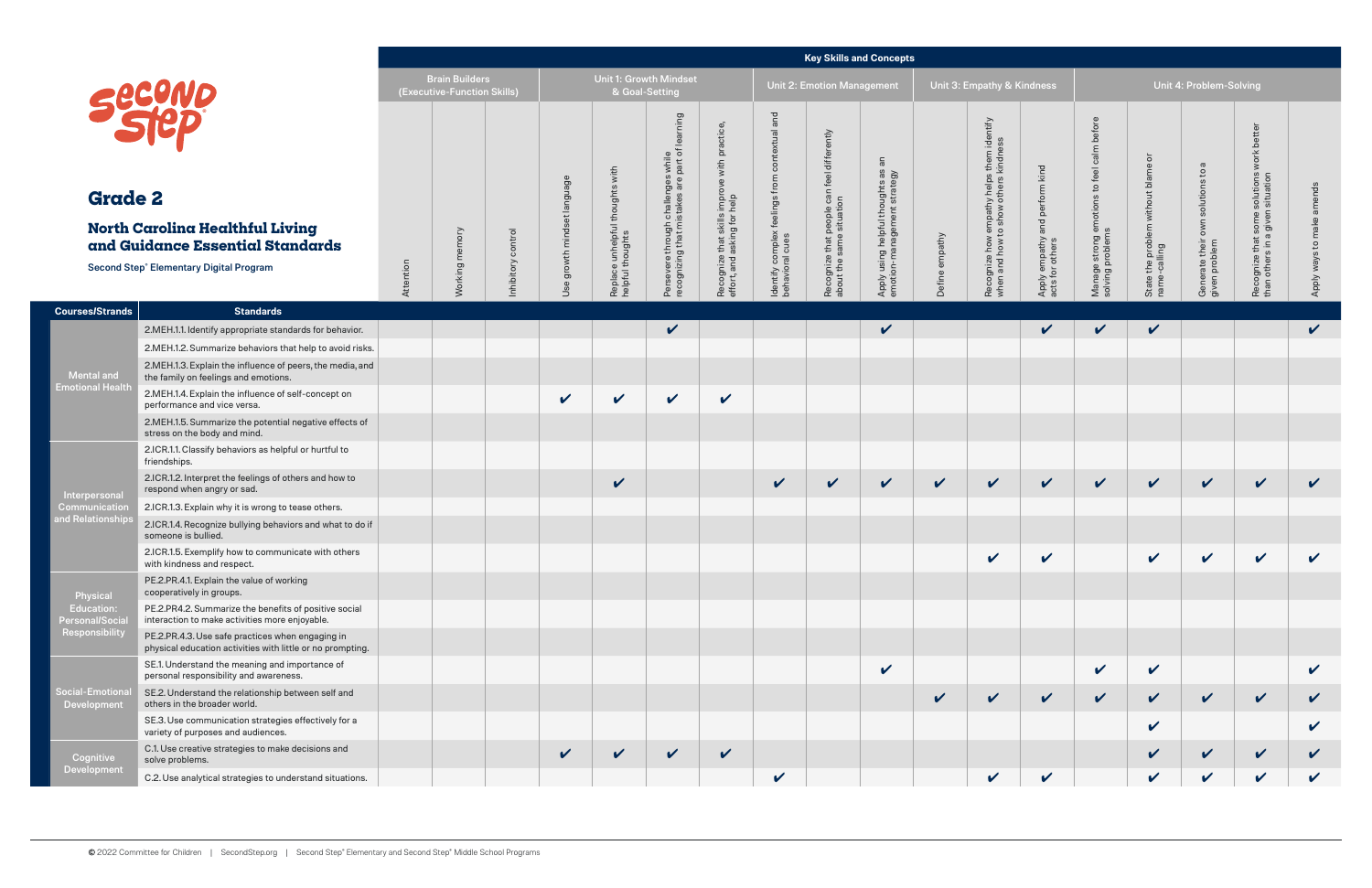#### **Key Skills and Concepts**

|                                                     |                                                                                                                                                                                                                                  |           |                |                                                      |                       |                                         |                                                                                         |                                                                            |                                                      |                                                          | <b>Key Skills and Concepts</b>                  |                                                                              |                                                                                                      |                                                                                                  |                                                                |                                                    |                                                            |                                                         |              |
|-----------------------------------------------------|----------------------------------------------------------------------------------------------------------------------------------------------------------------------------------------------------------------------------------|-----------|----------------|------------------------------------------------------|-----------------------|-----------------------------------------|-----------------------------------------------------------------------------------------|----------------------------------------------------------------------------|------------------------------------------------------|----------------------------------------------------------|-------------------------------------------------|------------------------------------------------------------------------------|------------------------------------------------------------------------------------------------------|--------------------------------------------------------------------------------------------------|----------------------------------------------------------------|----------------------------------------------------|------------------------------------------------------------|---------------------------------------------------------|--------------|
|                                                     |                                                                                                                                                                                                                                  |           |                | <b>Brain Builders</b><br>(Executive-Function Skills) |                       |                                         | Unit 1: Growth Mindset<br>& Goal-Setting                                                |                                                                            |                                                      | <b>Unit 2: Emotion Management</b>                        |                                                 |                                                                              | Unit 3: Empathy & Kindness                                                                           |                                                                                                  |                                                                |                                                    | Unit 4: Problem-Solving                                    |                                                         |              |
| <b>Grade 3</b>                                      | Secono<br>North Carolina Healthful Living                                                                                                                                                                                        |           |                |                                                      |                       | rstand that the brain can<br>and change | practice,<br>a new way<br>improve with p<br>srs, and trying a<br>skills im<br>n others, | get<br>$\mathtt{S}$<br>how<br>for<br>$\simeq$<br>$\frac{a}{b}$<br>$\omega$ | emotions<br>៉ៃ<br>$\omega$<br>$\Omega$<br>pur<br>and | with<br>otions                                           | emotion<br>$\overline{a}$<br>8g                 | and<br>make frier<br>ldentify how kindness helps<br>strengthen relationships | $\mathsf{c}_1$<br>efer<br>Recognize that different people may<br>be shown kindness in different ways | Demonstrate kind acts and recognize<br>that people like to receive kindness in<br>different ways | Manage strong emotions to feel calm before<br>solving problems | State the problem without blame or<br>name-calling | per<br>each<br>៉ិច<br>ဖ<br>ರ<br>wants and i<br>n situation | problem<br>$\sigma$<br>$\mathbf{c}$<br>solutions<br>own | olution      |
|                                                     | and Guidance Essential Standards                                                                                                                                                                                                 |           |                | control                                              |                       | $\sigma$                                |                                                                                         | effective<br>a skill                                                       |                                                      |                                                          |                                                 |                                                                              |                                                                                                      |                                                                                                  |                                                                |                                                    |                                                            | their                                                   |              |
|                                                     | <b>Second Step® Elementary Digital Program</b>                                                                                                                                                                                   | Attention | Working memory | Inhibitory                                           | Cognitive flexibility | Under<br>moub                           | Recognize that sl<br>effort, help from o                                                | $\frac{1}{6}$ $\frac{1}{6}$<br>Make:<br>better                             | Describe the role                                    | Identify and label similar<br>different intensity levels | Recognize taking a break<br>management strategy |                                                                              |                                                                                                      |                                                                                                  |                                                                |                                                    | Restate the w<br>in a problem s<br>$\frac{a}{1}$           | ate<br>Ge                                               | 든<br>Pick    |
| <b>Courses/Strands</b>                              | <b>Standards</b>                                                                                                                                                                                                                 |           |                |                                                      |                       |                                         |                                                                                         |                                                                            |                                                      |                                                          |                                                 |                                                                              |                                                                                                      |                                                                                                  |                                                                |                                                    |                                                            |                                                         |              |
|                                                     | 3.MEH.1.1. Explain how self-control is a valuable tool in<br>avoiding health risks.                                                                                                                                              |           |                |                                                      |                       |                                         |                                                                                         |                                                                            |                                                      |                                                          |                                                 |                                                                              |                                                                                                      |                                                                                                  |                                                                |                                                    |                                                            |                                                         |              |
| <b>Mental and</b>                                   | 3.MEH.1.2. Classify stress as preventable<br>or manageable.                                                                                                                                                                      |           |                |                                                      |                       |                                         |                                                                                         |                                                                            |                                                      |                                                          |                                                 |                                                                              |                                                                                                      |                                                                                                  |                                                                |                                                    |                                                            |                                                         |              |
| <b>Emotional Health</b>                             | 3.MEH.2.1. Identify common sources for feelings of<br>grief or loss.<br>3.MEH.2.2. Summarize how to seek resources for<br>assistance with feelings of grief or loss.<br>3.ICR.1.1. Summarize qualities and benefits of a healthy |           |                |                                                      |                       |                                         |                                                                                         |                                                                            |                                                      |                                                          |                                                 |                                                                              |                                                                                                      |                                                                                                  |                                                                |                                                    |                                                            |                                                         |              |
|                                                     |                                                                                                                                                                                                                                  |           |                |                                                      |                       |                                         |                                                                                         |                                                                            |                                                      |                                                          |                                                 |                                                                              |                                                                                                      |                                                                                                  |                                                                |                                                    |                                                            |                                                         |              |
|                                                     | relationship.                                                                                                                                                                                                                    |           |                |                                                      |                       |                                         |                                                                                         |                                                                            |                                                      |                                                          |                                                 | $\checkmark$                                                                 |                                                                                                      |                                                                                                  |                                                                |                                                    |                                                            |                                                         |              |
|                                                     | 3.ICR.1.2. Plan how to show compassion for all living<br>things and respect for other people's property.                                                                                                                         |           |                |                                                      |                       |                                         |                                                                                         |                                                                            |                                                      |                                                          |                                                 | $\checkmark$                                                                 |                                                                                                      | $\checkmark$                                                                                     |                                                                |                                                    |                                                            |                                                         |              |
| Interpersonal<br>Communication<br>and Relationships | 3.ICR.1.3. Illustrate how to seek help from an adult if a<br>weapon is found or a threat is communicated.                                                                                                                        |           |                |                                                      |                       |                                         |                                                                                         |                                                                            |                                                      |                                                          |                                                 |                                                                              |                                                                                                      |                                                                                                  |                                                                |                                                    |                                                            |                                                         |              |
|                                                     | 3.ICR.1.4. Illustrate how to effectively and respectfully<br>express opinions that differ.                                                                                                                                       |           |                |                                                      |                       |                                         |                                                                                         |                                                                            |                                                      |                                                          |                                                 |                                                                              |                                                                                                      |                                                                                                  |                                                                | $\checkmark$                                       | $\mathbf v$                                                |                                                         |              |
|                                                     | 3.ICR.1.5. Analyze situations in terms of the strategies<br>used by people in those situations that help or hinder<br>healthy relationships.                                                                                     |           |                |                                                      |                       |                                         |                                                                                         |                                                                            |                                                      |                                                          |                                                 | $\overline{v}$                                                               | $\mathbf{v}$                                                                                         | $\overline{\mathbf{v}}$                                                                          |                                                                | $\boldsymbol{\mathscr{L}}$                         | $\overline{u}$                                             | $\mathbf{v}$                                            |              |
| Physical                                            | PE.3.PR.4.1. Use self-control to demonstrate personal<br>responsibility and respect for self and others.                                                                                                                         |           |                |                                                      |                       |                                         |                                                                                         | $\checkmark$                                                               |                                                      |                                                          | $\checkmark$                                    |                                                                              |                                                                                                      | $\checkmark$                                                                                     | $\checkmark$                                                   | $\checkmark$                                       | $\mathbf{v}$                                               | $\checkmark$                                            | V            |
| <b>Education:</b><br><b>Personal/Social</b>         | PE.3.PR.4.2. Use cooperation and communication skills<br>to achieve common goals.                                                                                                                                                |           |                |                                                      |                       |                                         |                                                                                         |                                                                            |                                                      |                                                          |                                                 |                                                                              |                                                                                                      |                                                                                                  |                                                                | $\checkmark$                                       | $\mathbf{v}$                                               | $\checkmark$                                            | $\checkmark$ |
| Responsibility                                      | PE.3.PR.4.3. Explain the importance of working<br>productively with others.                                                                                                                                                      |           |                |                                                      |                       |                                         |                                                                                         |                                                                            |                                                      |                                                          |                                                 |                                                                              |                                                                                                      |                                                                                                  |                                                                |                                                    |                                                            | V                                                       |              |
|                                                     | SE.1. Understand the meaning and importance of<br>personal responsibility and awareness.                                                                                                                                         |           |                |                                                      |                       |                                         |                                                                                         |                                                                            |                                                      |                                                          | $\checkmark$                                    |                                                                              |                                                                                                      |                                                                                                  | $\checkmark$                                                   | $\checkmark$                                       |                                                            |                                                         |              |
| Social-Emotiona<br>Development                      | SE.2. Understand the relationship between self and<br>others in the broader world.                                                                                                                                               |           |                |                                                      |                       |                                         |                                                                                         |                                                                            |                                                      |                                                          |                                                 | $\checkmark$                                                                 | $\checkmark$                                                                                         | $\checkmark$                                                                                     |                                                                | $\checkmark$                                       | V                                                          | $\checkmark$                                            |              |
|                                                     | SE.3. Use communication strategies effectively for a<br>variety of purposes and audiences.                                                                                                                                       |           |                |                                                      |                       |                                         |                                                                                         |                                                                            |                                                      |                                                          |                                                 |                                                                              |                                                                                                      |                                                                                                  |                                                                | $\checkmark$                                       | $\boldsymbol{\mathcal{U}}$                                 |                                                         |              |
| Cognitive<br>Development                            | C.1. Use creative strategies to make decisions and<br>solve problems.                                                                                                                                                            |           |                |                                                      |                       |                                         | $\checkmark$                                                                            | $\boldsymbol{\mathcal{U}}$                                                 |                                                      |                                                          |                                                 |                                                                              |                                                                                                      |                                                                                                  |                                                                | $\checkmark$                                       |                                                            | $\checkmark$                                            |              |
|                                                     | C.2. Use analytical strategies to understand situations.                                                                                                                                                                         |           |                |                                                      |                       |                                         |                                                                                         |                                                                            |                                                      | $\checkmark$                                             |                                                 |                                                                              | $\checkmark$                                                                                         | $\checkmark$                                                                                     |                                                                | V                                                  |                                                            | V                                                       |              |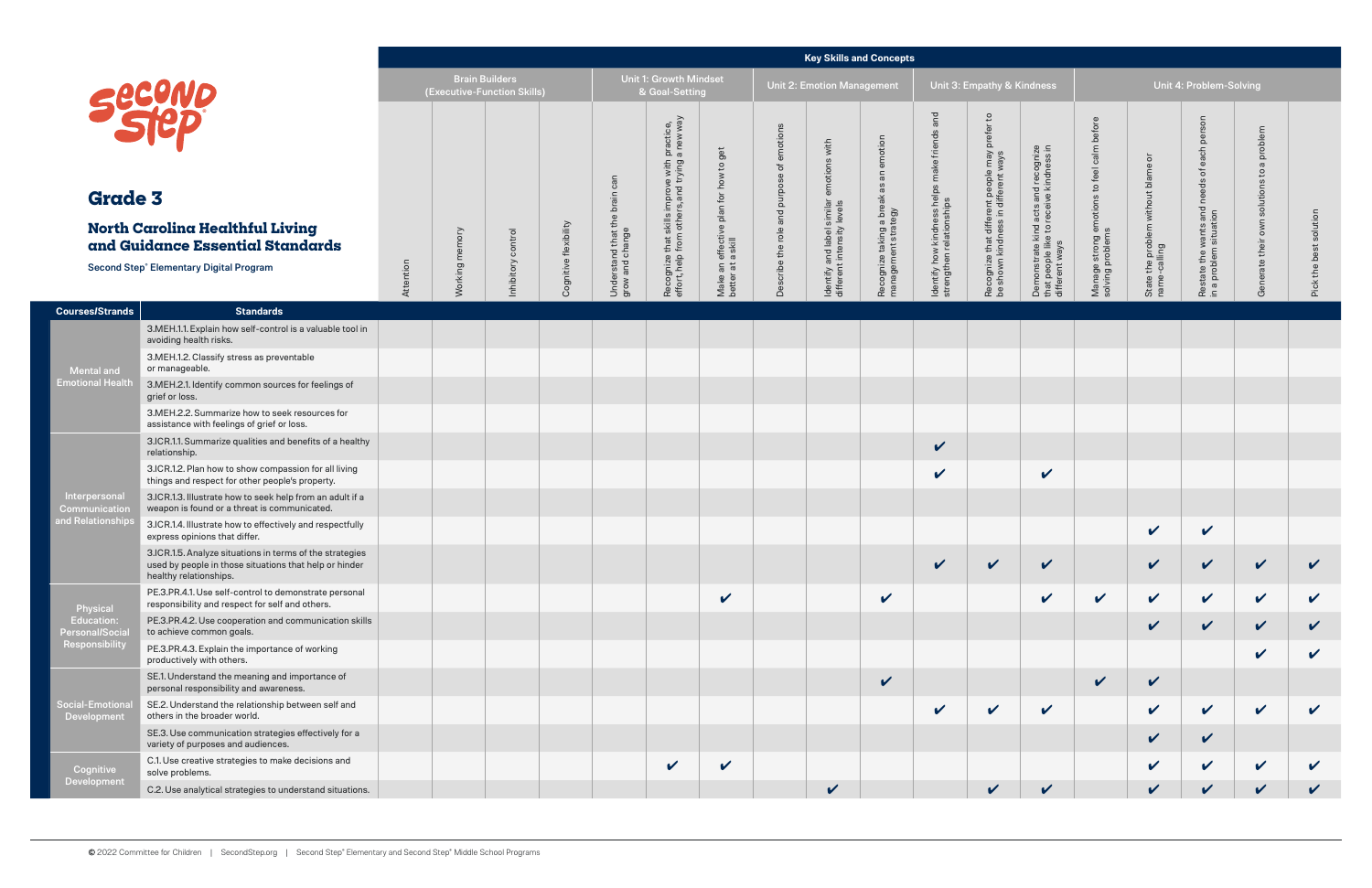#### **Key Skills and Concepts**

|                                             |                                                                                                                                                             |           |                       |                             |                       |                                  |                                                 |                                    |                                           |                                                                            | <b>Key Skills and Concepts</b>                         |                                                                             |                                                                      |                                                                                           |                                                                |                                                  |                                                                  |                                                                          |                                                                      |                                                              |
|---------------------------------------------|-------------------------------------------------------------------------------------------------------------------------------------------------------------|-----------|-----------------------|-----------------------------|-----------------------|----------------------------------|-------------------------------------------------|------------------------------------|-------------------------------------------|----------------------------------------------------------------------------|--------------------------------------------------------|-----------------------------------------------------------------------------|----------------------------------------------------------------------|-------------------------------------------------------------------------------------------|----------------------------------------------------------------|--------------------------------------------------|------------------------------------------------------------------|--------------------------------------------------------------------------|----------------------------------------------------------------------|--------------------------------------------------------------|
|                                             |                                                                                                                                                             |           | <b>Brain Builders</b> | (Executive-Function Skills) |                       |                                  | <b>Unit 1: Growth Mindset</b><br>& Goal-Setting |                                    |                                           | <b>Unit 2: Emotion Management</b>                                          |                                                        |                                                                             | Unit 3: Empathy & Kindness                                           |                                                                                           |                                                                |                                                  | Unit 4: Problem-Solving                                          |                                                                          |                                                                      |                                                              |
| <b>Grade 4</b>                              | Securio                                                                                                                                                     |           |                       |                             |                       | effective<br>what an<br>and      | 요<br>plan<br>$\sigma$<br>make<br>and<br>goal    | $\mathsf{c}_1$<br>a plan<br>modify | make it hard<br>emotions                  | :≌<br>Recognize that managing emotions<br>necessary to make good decisions |                                                        | along<br>get<br>em                                                          | Apply perspective-taking strategies to help<br>empathize with others | Recognize that another person's point of view<br>can change one's own thoughts or actions | Manage strong emotions to feel calm before<br>solving problems | one's self when                                  | State the problem without blaming and from<br>all points of view | of view<br>Generate solutions that take all points<br>into consideration | $\sigma$<br>$\mathbb{C}^1$<br>nes of solutions t<br>' points of view | sctful, and                                                  |
|                                             | <b>North Carolina Healthful Living</b><br>and Guidance Essential Standards                                                                                  |           |                       |                             |                       | $\overline{\omega}$<br>agoal     | SS<br>Identify a shared cla<br>reach that goal  | and                                | Recognize that strong<br>to think clearly |                                                                            | Apply reappraisal as an<br>emotion-management strategy | Recognize that empathy and<br>perspective-taking can help th<br>with others |                                                                      |                                                                                           |                                                                | Demonstrate speaking up for<br>solving a problem |                                                                  |                                                                          | Evaluate possible outcom<br>problem based on others'                 | Pick a solution that is safe, res<br>could work for everyone |
|                                             | <b>Second Step® Elementary Digital Program</b>                                                                                                              | Attention | Working memory        | Inhibitory control          | Cognitive flexibility | Identify what a<br>plan includes |                                                 | Monitor progress a<br>reach a goal |                                           |                                                                            |                                                        |                                                                             |                                                                      |                                                                                           |                                                                |                                                  |                                                                  |                                                                          |                                                                      |                                                              |
| <b>Courses/Strands</b>                      | <b>Standards</b>                                                                                                                                            |           |                       |                             |                       |                                  |                                                 |                                    |                                           |                                                                            |                                                        |                                                                             |                                                                      |                                                                                           |                                                                |                                                  |                                                                  |                                                                          |                                                                      |                                                              |
|                                             | 4.MEH.1.1. Summarize effective coping strategies to<br>manage stress.                                                                                       |           |                       |                             |                       |                                  |                                                 |                                    | $\mathbf{v}$                              | $\boldsymbol{\mathcal{U}}$                                                 | $\checkmark$                                           |                                                                             |                                                                      |                                                                                           | $\checkmark$                                                   |                                                  |                                                                  |                                                                          |                                                                      |                                                              |
| <b>Mental and</b>                           | 4.MEH.1.2. Implement healthy strategies for handling<br>stress, including asking for assistance.                                                            |           |                       |                             |                       |                                  |                                                 |                                    |                                           |                                                                            | $\boldsymbol{\mathcal{U}}$                             |                                                                             |                                                                      |                                                                                           | $\checkmark$                                                   |                                                  |                                                                  |                                                                          |                                                                      |                                                              |
| <b>Emotional Health</b>                     | 4.MEH.2.1. Identify unique personal characteristics that<br>contribute to positive mental health.                                                           |           |                       |                             |                       |                                  |                                                 |                                    |                                           |                                                                            |                                                        |                                                                             |                                                                      |                                                                                           |                                                                |                                                  |                                                                  |                                                                          |                                                                      |                                                              |
|                                             | 4.MEH.2.2. Explain how effective problem-solving aids<br>in making healthy choices.                                                                         |           |                       |                             |                       |                                  |                                                 |                                    |                                           |                                                                            |                                                        |                                                                             |                                                                      |                                                                                           |                                                                | $\checkmark$                                     | $\checkmark$                                                     | $\checkmark$                                                             | $\mathbf v$                                                          | $\checkmark$                                                 |
|                                             | 4.ICR.1.1. Explain the importance of showing respect for<br>self and respect and empathy for others.                                                        |           |                       |                             |                       |                                  |                                                 |                                    |                                           |                                                                            |                                                        | $\checkmark$                                                                | $\checkmark$                                                         | $\checkmark$                                                                              |                                                                | $\checkmark$                                     | $\checkmark$                                                     | $\checkmark$                                                             | $\checkmark$                                                         | $\checkmark$                                                 |
|                                             | 4.ICR.1.2. Exemplify empathy toward those affected by<br>disease and disability.                                                                            |           |                       |                             |                       |                                  |                                                 |                                    |                                           |                                                                            |                                                        |                                                                             |                                                                      |                                                                                           |                                                                |                                                  |                                                                  |                                                                          |                                                                      |                                                              |
| Interpersonal                               | 4.ICR.1.3. Interpret facial expressions and posture to<br>emotions and empathy.                                                                             |           |                       |                             |                       |                                  |                                                 |                                    |                                           |                                                                            |                                                        |                                                                             |                                                                      |                                                                                           |                                                                |                                                  |                                                                  |                                                                          |                                                                      |                                                              |
| <b>Communication</b><br>and                 | 4.ICR.1.4. Recognize situations that might lead<br>to violence.                                                                                             |           |                       |                             |                       |                                  |                                                 |                                    |                                           |                                                                            |                                                        |                                                                             |                                                                      |                                                                                           |                                                                |                                                  |                                                                  |                                                                          |                                                                      |                                                              |
| Relationships                               | 4.ICR.1.5. Exemplify how to seek assistance for bullying.                                                                                                   |           |                       |                             |                       |                                  |                                                 |                                    |                                           |                                                                            |                                                        |                                                                             |                                                                      |                                                                                           |                                                                |                                                  |                                                                  |                                                                          |                                                                      |                                                              |
|                                             | 4.ICR.1.6. Contrast healthy and unhealthy relationships.                                                                                                    |           |                       |                             |                       |                                  |                                                 |                                    |                                           |                                                                            |                                                        |                                                                             |                                                                      |                                                                                           |                                                                |                                                  |                                                                  |                                                                          |                                                                      |                                                              |
|                                             | 4.ICR.2.1. Summarize physical and emotional changes<br>during puberty.                                                                                      |           |                       |                             |                       |                                  |                                                 |                                    |                                           |                                                                            |                                                        |                                                                             |                                                                      |                                                                                           |                                                                |                                                  |                                                                  |                                                                          |                                                                      |                                                              |
|                                             | 4.ICR.2.2. Recognize that individuals experience<br>puberty at different rates (early, average, late).                                                      |           |                       |                             |                       |                                  |                                                 |                                    |                                           |                                                                            |                                                        |                                                                             |                                                                      |                                                                                           |                                                                |                                                  |                                                                  |                                                                          |                                                                      |                                                              |
| <b>Physical</b>                             | PE.4.PR.4.1. Use self-control through structure,<br>expectations, and engagement to demonstrate personal<br>responsibility and respect for self and others. |           |                       |                             |                       | $\checkmark$                     | $\checkmark$                                    | $\checkmark$                       |                                           |                                                                            |                                                        |                                                                             | $\checkmark$                                                         |                                                                                           | $\checkmark$                                                   |                                                  | $\checkmark$                                                     | $\checkmark$                                                             | $\checkmark$                                                         | $\checkmark$                                                 |
| <b>Education:</b><br><b>Personal/Social</b> | PE.4.PR.4.2. Use cooperation and communication skills<br>to achieve common goals.                                                                           |           |                       |                             |                       | $\checkmark$                     | $\checkmark$                                    | $\checkmark$                       |                                           |                                                                            |                                                        |                                                                             |                                                                      |                                                                                           |                                                                | $\checkmark$                                     | $\checkmark$                                                     | $\checkmark$                                                             | $\checkmark$                                                         | $\checkmark$                                                 |
| <b>Responsibility</b>                       | PE.4.PR.4.3. Understand the importance of culture and<br>ethnicity in developing self-awareness and working<br>productively with others.                    |           |                       |                             |                       |                                  |                                                 |                                    |                                           |                                                                            |                                                        |                                                                             |                                                                      |                                                                                           |                                                                |                                                  |                                                                  |                                                                          |                                                                      |                                                              |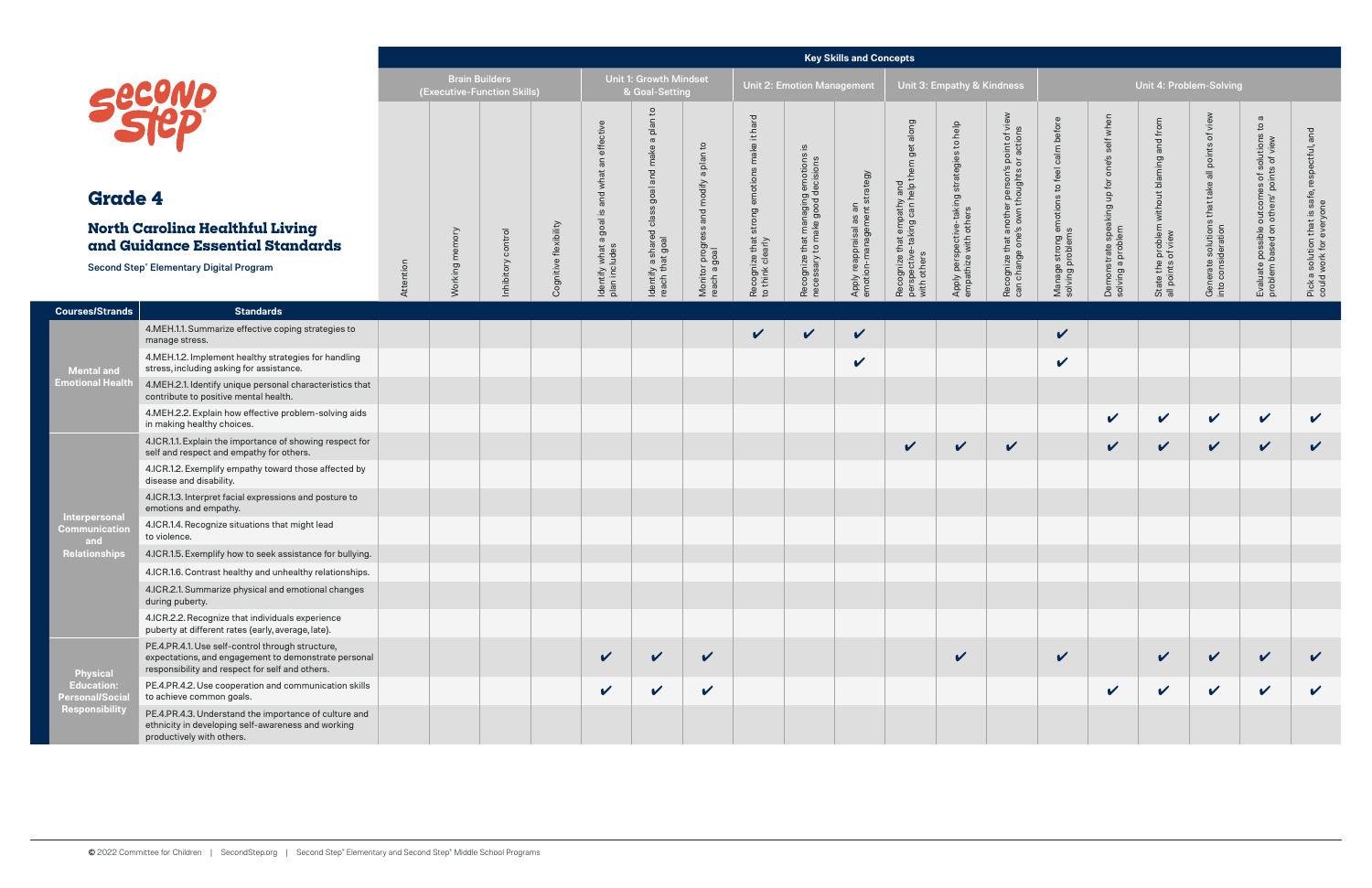**Cognitive** Development

|                        |                                                                                                                              |           |                           |                             |                          |                                                                                                                                     |                                                                                                         |                                                                       |                                                                           |                                                                                    | <b>Key Skills and Concepts</b>                                        |                                                                                              |                                                                                             |                                                                                                                       |                                                                                                        |                                                                             |                                                                           |                                                                                  |                                                                                                                  |                                                               |
|------------------------|------------------------------------------------------------------------------------------------------------------------------|-----------|---------------------------|-----------------------------|--------------------------|-------------------------------------------------------------------------------------------------------------------------------------|---------------------------------------------------------------------------------------------------------|-----------------------------------------------------------------------|---------------------------------------------------------------------------|------------------------------------------------------------------------------------|-----------------------------------------------------------------------|----------------------------------------------------------------------------------------------|---------------------------------------------------------------------------------------------|-----------------------------------------------------------------------------------------------------------------------|--------------------------------------------------------------------------------------------------------|-----------------------------------------------------------------------------|---------------------------------------------------------------------------|----------------------------------------------------------------------------------|------------------------------------------------------------------------------------------------------------------|---------------------------------------------------------------|
|                        | Second                                                                                                                       |           | <b>Brain Builders</b>     | (Executive-Function Skills) |                          |                                                                                                                                     | Unit 1: Growth Mindset<br>& Goal-Setting                                                                |                                                                       |                                                                           | <b>Unit 2: Emotion Management</b>                                                  |                                                                       |                                                                                              | Unit 3: Empathy & Kindness                                                                  |                                                                                                                       |                                                                                                        |                                                                             |                                                                           | Unit 4: Problem-Solving                                                          |                                                                                                                  |                                                               |
| <b>Grade 4</b>         | <b>North Carolina Healthful Living</b><br>and Guidance Essential Standards<br><b>Second Step® Elementary Digital Program</b> | Attention | mory<br>$\sigma$<br>Worki | ntrol<br>nhibitory          | flexibility<br>Cognitive | ctive<br>effe<br>$\overline{a}$<br>$\overline{\sigma}$<br>$\overline{\sigma}$<br>ğ,<br>$\sigma$<br>Identify what a<br>plan includes | 요<br>plan<br>$\sigma$<br>ă<br>S<br>ㅎ<br>9 <sub>o</sub><br>elo<br>Identify a shared c<br>reach that goal | Ξ,<br>plan<br>$\sigma$<br>dify<br>ᇹ<br>Monitor progre<br>reach a goal | hard<br>$\equiv$<br>ake<br>strong<br>Recognize that s<br>to think clearly | anaging emotions is<br>a good decisions<br>Recognize that mar<br>necessary to make | strategy<br>as an<br>ment s<br>Apply reappraisal a<br>emotion-managem | along<br>ge<br>£<br>Recognize that empathy and<br>perspective-taking can help<br>with others | help<br>$\mathsf{C}$<br>ēā<br>ing strate<br>Apply perspective-taki<br>empathize with others | 5 <sub>0</sub><br>point of <b>v</b><br>or actions<br>Recognize that another person's<br>can change one's own thoughts | $\overline{\sigma}$<br>bef<br>$\frac{1}{2}$<br>ê<br>$\circ$<br>Manage strong emoti<br>solving problems | when<br>$\overline{5}$<br>qr<br>g<br>Demonstrate speak<br>solving a problem | from<br>and<br>without blaming<br>State the problem<br>all points of view | view<br>đ<br>points<br>$\overline{5}$<br>Generate solution<br>into consideration | $\sigma$<br>$\mathbb{S}^1$<br>Evaluate possible outcomes of solutions<br>problem based on others' points of view | and<br>Pick a solution that is sat<br>could work for everyone |
| <b>es/Strands</b>      | <b>Standards</b>                                                                                                             |           |                           |                             |                          |                                                                                                                                     |                                                                                                         |                                                                       |                                                                           |                                                                                    |                                                                       |                                                                                              |                                                                                             |                                                                                                                       |                                                                                                        |                                                                             |                                                                           |                                                                                  |                                                                                                                  |                                                               |
|                        | SE.1. Understand the meaning and importance of<br>personal responsibility and awareness.                                     |           |                           |                             |                          |                                                                                                                                     |                                                                                                         |                                                                       |                                                                           |                                                                                    | V                                                                     |                                                                                              |                                                                                             |                                                                                                                       | V                                                                                                      | V                                                                           | $\checkmark$                                                              |                                                                                  |                                                                                                                  |                                                               |
| -Emotional<br>elopment | SE.2. Understand the relationship between self and<br>others in the broader world.                                           |           |                           |                             |                          |                                                                                                                                     |                                                                                                         |                                                                       |                                                                           |                                                                                    |                                                                       | $\mathbf v$                                                                                  | $\checkmark$                                                                                | $\mathbf v$                                                                                                           | $\checkmark$                                                                                           | V                                                                           | $\checkmark$                                                              | $\mathbf v$                                                                      | $\checkmark$                                                                                                     | $\checkmark$                                                  |
|                        | SE.3. Use communication strategies effectively for a<br>variety of purposes and audiences.                                   |           |                           |                             |                          |                                                                                                                                     |                                                                                                         |                                                                       |                                                                           |                                                                                    |                                                                       |                                                                                              |                                                                                             |                                                                                                                       |                                                                                                        | V                                                                           | $\checkmark$                                                              |                                                                                  |                                                                                                                  |                                                               |
| ognitive               | C.1. Use creative strategies to make decisions and<br>solve problems.                                                        |           |                           |                             |                          | $\checkmark$                                                                                                                        | $\checkmark$                                                                                            | $\checkmark$                                                          |                                                                           |                                                                                    |                                                                       |                                                                                              |                                                                                             |                                                                                                                       | $\checkmark$                                                                                           | V                                                                           | $\checkmark$                                                              | $\boldsymbol{\mathcal{U}}$                                                       | $\checkmark$                                                                                                     | $\boldsymbol{\mathcal{U}}$                                    |
| elopment               | C.2. Use analytical strategies to understand situations.                                                                     |           |                           |                             |                          |                                                                                                                                     |                                                                                                         |                                                                       |                                                                           |                                                                                    | $\boldsymbol{\mathcal{U}}$                                            |                                                                                              | $\checkmark$                                                                                |                                                                                                                       |                                                                                                        |                                                                             | $\checkmark$                                                              | V                                                                                | $\mathbf v$                                                                                                      | $\mathbf v$                                                   |

**Courses/Strands Standards**

Social-Emotional Development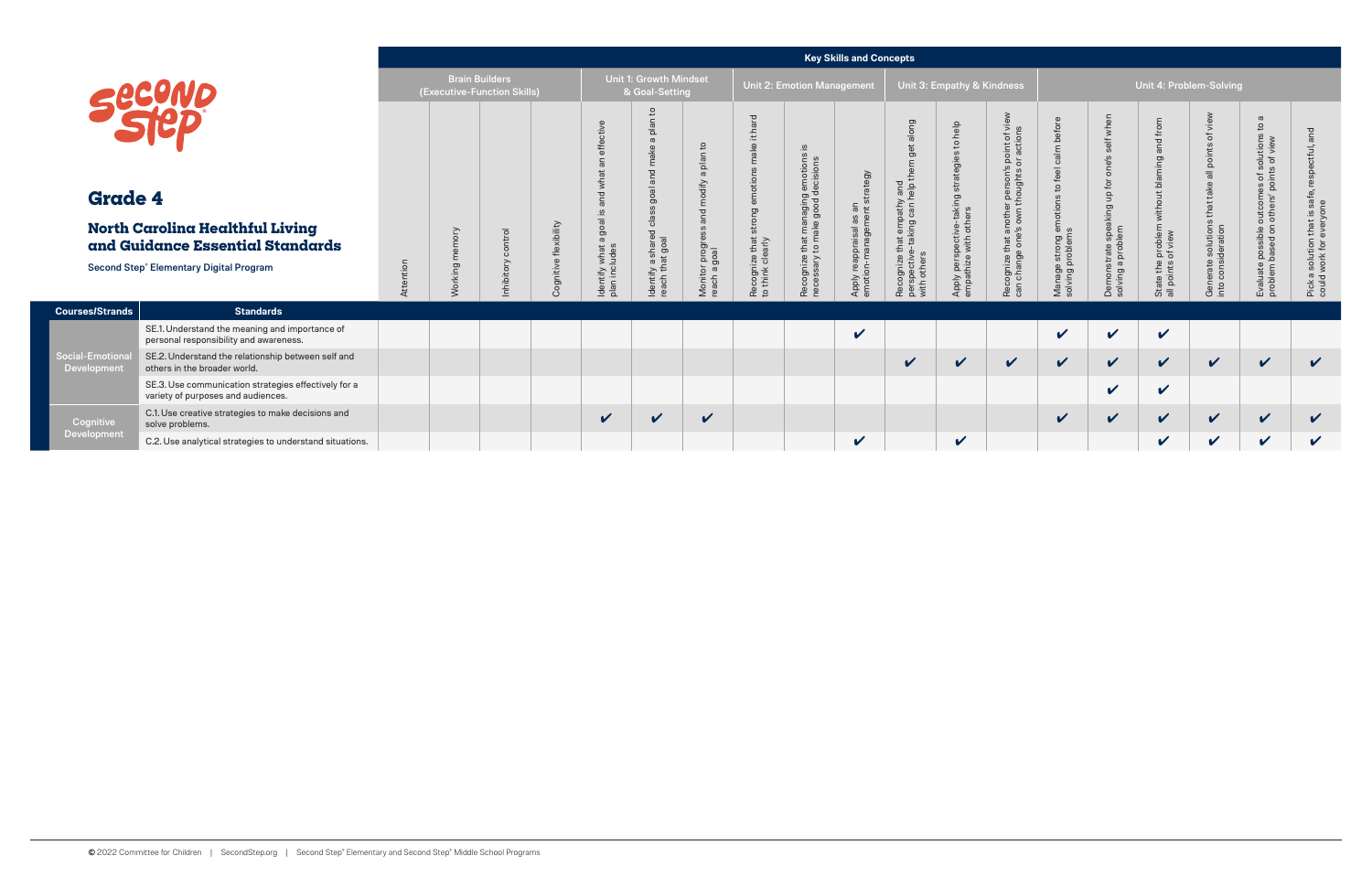|                                |                                                                                                                                               |           |                 |                                                      |                       |                                         |                         |                                            |                                |                                                                              | <b>Key Skills and Concepts</b>                                                       |                                                            |                                                                                    |                                                                                                                |                                                                |                                                                                       |                                                                            |                                                                                    |                                                                          |                                                                                           |
|--------------------------------|-----------------------------------------------------------------------------------------------------------------------------------------------|-----------|-----------------|------------------------------------------------------|-----------------------|-----------------------------------------|-------------------------|--------------------------------------------|--------------------------------|------------------------------------------------------------------------------|--------------------------------------------------------------------------------------|------------------------------------------------------------|------------------------------------------------------------------------------------|----------------------------------------------------------------------------------------------------------------|----------------------------------------------------------------|---------------------------------------------------------------------------------------|----------------------------------------------------------------------------|------------------------------------------------------------------------------------|--------------------------------------------------------------------------|-------------------------------------------------------------------------------------------|
|                                |                                                                                                                                               |           |                 | <b>Brain Builders</b><br>(Executive-Function Skills) |                       |                                         |                         | Unit 1: Growth Mindset<br>& Goal-Setting   |                                |                                                                              | <b>Unit 2: Emotion Management</b>                                                    |                                                            | Unit 3: Empathy                                                                    | & Kindness                                                                                                     |                                                                |                                                                                       | Unit 4: Problem-Solving                                                    |                                                                                    |                                                                          |                                                                                           |
|                                | <b>SECOND</b>                                                                                                                                 |           |                 |                                                      |                       | a plan to<br>make                       | and identify roadblocks | work                                       |                                | Recognize the unique things that cause them<br>to experience strong emotions | ldentify emotion-management strategies they<br>currently use that work well for them | $\circ$                                                    |                                                                                    |                                                                                                                |                                                                |                                                                                       |                                                                            | $\omega$<br>$\mathtt{c}$                                                           |                                                                          | ldentify when, where, and with whom they<br>think it would be best to work on the problem |
| <b>Grade 5</b>                 |                                                                                                                                               |           |                 |                                                      |                       | goal and i                              |                         | $\overline{\sigma}$                        |                                |                                                                              |                                                                                      |                                                            |                                                                                    |                                                                                                                |                                                                |                                                                                       |                                                                            |                                                                                    |                                                                          |                                                                                           |
|                                | <b>North Carolina Healthful Living</b><br>and Guidance Essential Standards<br><b>Second Step® Elementary Digital Program</b>                  | Attention | memory<br>king  | Inhibitory control                                   | Cognitive flexibility | ldentify a personal g<br>reach the goal | Monitor progress        | Modify a plan to move<br>around roadblocks | Reflect to inform future goals |                                                                              |                                                                                      | Anticipate and plan for situations that<br>strong emotions | ldentify and analyze how individuals use<br>empathy to make their community better | Use empathy and perspective-taking to<br>identify a problem and a potential solution<br>within their community | Manage strong emotions to feel calm before<br>solving problems | State the problem without blaming and from<br>the perspectives of all people involved | Generate solutions to take all people's<br>perspectives into consideration | Evaluate possible outcomes of solutions<br>problem based on others' points of view | Pick a solution that is safe, respectful, and<br>could work for everyone |                                                                                           |
| <b>Courses/Strands</b>         | <b>Standards</b>                                                                                                                              |           | $\mathcal N$ or |                                                      |                       |                                         |                         |                                            |                                |                                                                              |                                                                                      |                                                            |                                                                                    |                                                                                                                |                                                                |                                                                                       |                                                                            |                                                                                    |                                                                          |                                                                                           |
|                                | 5.MEH.1.1. Implement positive stress<br>management strategies.                                                                                |           |                 |                                                      |                       |                                         |                         |                                            |                                |                                                                              | $\checkmark$                                                                         | $\checkmark$                                               |                                                                                    |                                                                                                                | $\boldsymbol{\mathcal{U}}$                                     |                                                                                       |                                                                            |                                                                                    |                                                                          |                                                                                           |
| Mental and                     | 5.MEH.1.2. Evaluate the effectiveness of<br>stress management<br>strategies.                                                                  |           |                 |                                                      |                       |                                         |                         |                                            |                                |                                                                              | $\checkmark$                                                                         | $\checkmark$                                               |                                                                                    |                                                                                                                |                                                                |                                                                                       |                                                                            |                                                                                    |                                                                          |                                                                                           |
| <b>Emotional Healtl</b>        | 5.MEH.2.1. Interpret the feelings of depression and<br>sadness as normal responses to loss.                                                   |           |                 |                                                      |                       |                                         |                         |                                            |                                |                                                                              |                                                                                      |                                                            |                                                                                    |                                                                                                                |                                                                |                                                                                       |                                                                            |                                                                                    |                                                                          |                                                                                           |
|                                | 5.MEH.2.2. Summarize how to seek assistance from<br>reliable resources for depression and sadness.                                            |           |                 |                                                      |                       |                                         |                         |                                            |                                |                                                                              |                                                                                      |                                                            |                                                                                    |                                                                                                                |                                                                |                                                                                       |                                                                            |                                                                                    |                                                                          |                                                                                           |
|                                | 5.ICR.1.1. Illustrate the dangers of communicating with<br>unknown individuals.                                                               |           |                 |                                                      |                       |                                         |                         |                                            |                                |                                                                              |                                                                                      |                                                            |                                                                                    |                                                                                                                |                                                                |                                                                                       |                                                                            |                                                                                    |                                                                          |                                                                                           |
|                                | 5.ICR.1.2. Summarize things you can do to seek<br>assistance when encountering a stranger.                                                    |           |                 |                                                      |                       |                                         |                         |                                            |                                |                                                                              |                                                                                      |                                                            |                                                                                    |                                                                                                                |                                                                |                                                                                       |                                                                            |                                                                                    |                                                                          |                                                                                           |
|                                | 5.ICR.1.3. Explain the impact of stereotyping and<br>discrimination on other people's self-respect<br>and feelings.                           |           |                 |                                                      |                       |                                         |                         |                                            |                                |                                                                              |                                                                                      |                                                            |                                                                                    |                                                                                                                |                                                                |                                                                                       |                                                                            |                                                                                    |                                                                          |                                                                                           |
|                                | 5.ICR.1.4. Summarize how to solve problems and<br>resolve conflict without avoidance or violence.                                             |           |                 |                                                      |                       |                                         |                         |                                            |                                |                                                                              |                                                                                      |                                                            |                                                                                    |                                                                                                                | $\vee$                                                         | $\mathbf{v}$                                                                          | $\sqrt{2}$                                                                 | $\sqrt{2}$                                                                         | $\mathbf{v}$                                                             | V                                                                                         |
| Interpersonal<br>Communication | 5.ICR.2.1. Recall that puberty is characterized by the<br>development of secondary sex characteristics and<br>onset of reproductive capacity. |           |                 |                                                      |                       |                                         |                         |                                            |                                |                                                                              |                                                                                      |                                                            |                                                                                    |                                                                                                                |                                                                |                                                                                       |                                                                            |                                                                                    |                                                                          |                                                                                           |
| and Relationship               | 5.ICR.2.2. Differentiate between accurate and<br>inaccurate sources of information about puberty and<br>development.                          |           |                 |                                                      |                       |                                         |                         |                                            |                                |                                                                              |                                                                                      |                                                            |                                                                                    |                                                                                                                |                                                                |                                                                                       |                                                                            |                                                                                    |                                                                          |                                                                                           |
|                                | 5.ICR.2.3. Summarize the functions of the male and<br>female reproductive systems.                                                            |           |                 |                                                      |                       |                                         |                         |                                            |                                |                                                                              |                                                                                      |                                                            |                                                                                    |                                                                                                                |                                                                |                                                                                       |                                                                            |                                                                                    |                                                                          |                                                                                           |
|                                | 5.ICR.2.4. Illustrate how societal differences can<br>impact behavioral choices and feelings regarding one's<br>reproductive health.          |           |                 |                                                      |                       |                                         |                         |                                            |                                |                                                                              |                                                                                      |                                                            |                                                                                    |                                                                                                                |                                                                |                                                                                       |                                                                            |                                                                                    |                                                                          |                                                                                           |
|                                | 5.ICR.2.5. Deconstruct media messages as they relate<br>to their influence on perceptions of desirable body<br>sizes and shapes.              |           |                 |                                                      |                       |                                         |                         |                                            |                                |                                                                              |                                                                                      |                                                            |                                                                                    |                                                                                                                |                                                                |                                                                                       |                                                                            |                                                                                    |                                                                          |                                                                                           |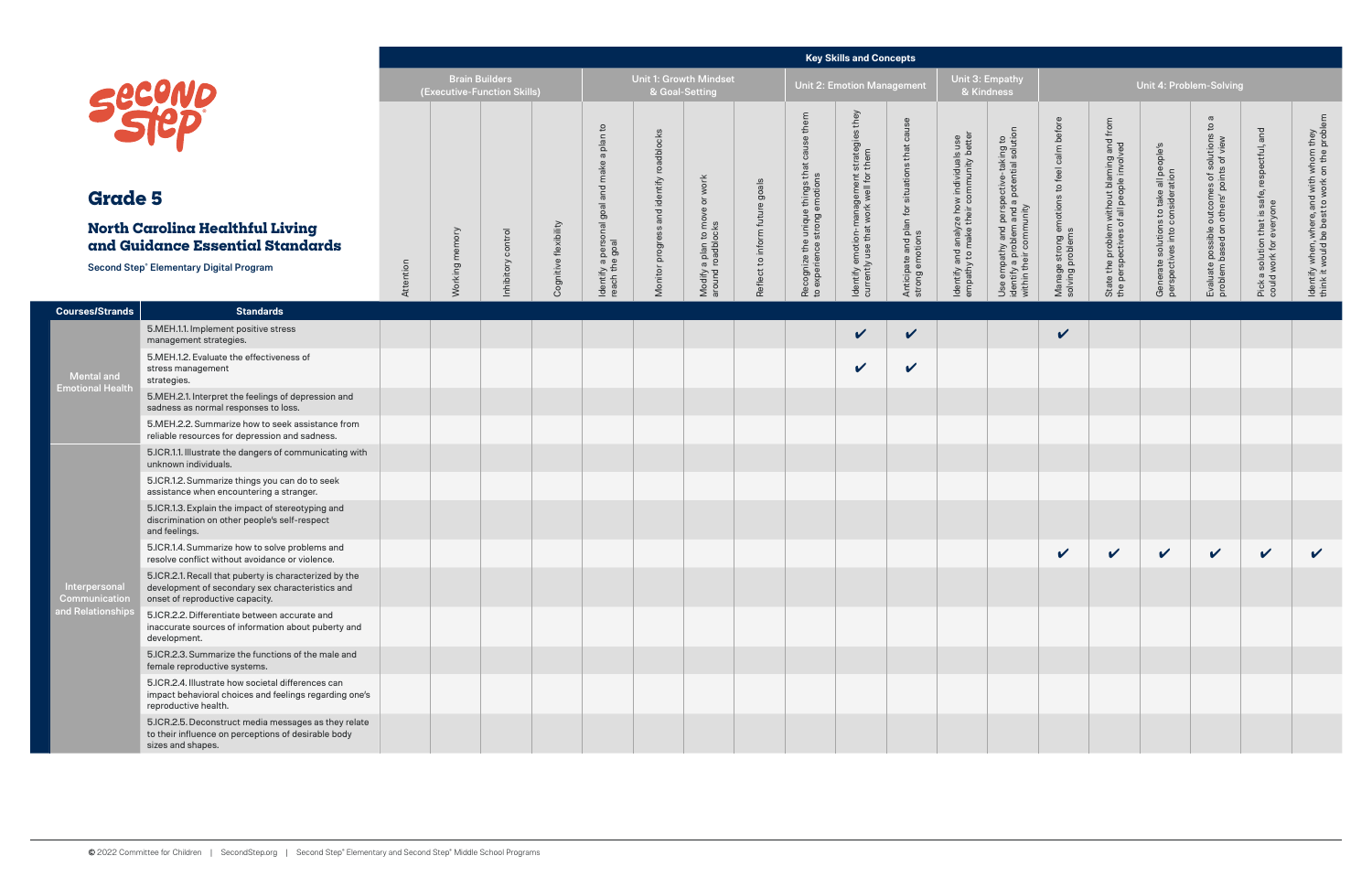|                                              |                                                                                                                                          |           |                   |                                                      |                          |                                                                                                                        |                                                                                    |                                                    |                                                |                                                                                            | <b>Key Skills and Concepts</b>                                                             |                                                                              |                                                                                    |                                                                                                                                                                                              |                                                                     |                                                                                        |                                                                            |                                                                                                                                     |                                                                                    |                                                                                           |
|----------------------------------------------|------------------------------------------------------------------------------------------------------------------------------------------|-----------|-------------------|------------------------------------------------------|--------------------------|------------------------------------------------------------------------------------------------------------------------|------------------------------------------------------------------------------------|----------------------------------------------------|------------------------------------------------|--------------------------------------------------------------------------------------------|--------------------------------------------------------------------------------------------|------------------------------------------------------------------------------|------------------------------------------------------------------------------------|----------------------------------------------------------------------------------------------------------------------------------------------------------------------------------------------|---------------------------------------------------------------------|----------------------------------------------------------------------------------------|----------------------------------------------------------------------------|-------------------------------------------------------------------------------------------------------------------------------------|------------------------------------------------------------------------------------|-------------------------------------------------------------------------------------------|
|                                              |                                                                                                                                          |           |                   | <b>Brain Builders</b><br>(Executive-Function Skills) |                          |                                                                                                                        |                                                                                    | <b>Unit 1: Growth Mindset</b><br>& Goal-Setting    |                                                |                                                                                            | <b>Unit 2: Emotion Management</b>                                                          |                                                                              | Unit 3: Empathy<br>& Kindness                                                      |                                                                                                                                                                                              |                                                                     |                                                                                        | Unit 4: Problem-Solving                                                    |                                                                                                                                     |                                                                                    |                                                                                           |
| <b>Grade 5</b>                               | <b>North Carolina Healthful Living</b><br>and Guidance Essential Standards<br>Second Step® Elementary Digital Program                    | Attention | memory<br>Working | control<br>nhibitory                                 | flexibility<br>Cognitive | $\mathtt{c}$<br>plan<br>$\boldsymbol{\varpi}$<br>make<br>and<br>personal goal a<br>9 goal<br>Identify a p<br>reach the | roadblocks<br>identify<br><b>D</b><br>등<br>$\omega$<br>progre<br>itor<br>$\bar{N}$ | work<br>Modify a plan to move<br>around roadblocks | goals<br>$\sigma$<br>$\overline{5}$<br>$\circ$ | ₽<br>9S<br>€<br>e unique things t<br>strong emotions<br>Recognize the u<br>to experience s | they<br>ဖ<br>strategies<br>ldentify emotion-management<br>currently use that work well for | S<br>situation<br>for<br>$\subset$<br>Anticipate and plar<br>strong emotions | Identify and analyze how individuals use<br>empathy to make their community better | taking to<br>ial solution<br>potential<br>≔<br>g<br>and<br>empathy and problem and the problem of the control of $\mathbb{R}^n$<br>com<br>Use empa<br>identify a <sub>l</sub><br>within thei | calm before<br>to feel<br>Manage strong emotion<br>solving problems | problem without blaming and from<br>ectives of all people involved<br>State the perspe | Generate solutions to take all people's<br>perspectives into consideration | $\sigma$<br>$\overline{5}$<br>solution<br>s of view<br>ð<br>ō<br>outcomes<br>nothers' p<br>possible<br>based on<br>Evaluate problem | is safe, respectful, and<br>/one<br>Pick a solution that i<br>could work for every | ldentify when, where, and with whom they<br>think it would be best to work on the problem |
| <b>Courses/Strands</b>                       | <b>Standards</b>                                                                                                                         |           |                   |                                                      |                          |                                                                                                                        |                                                                                    |                                                    |                                                |                                                                                            |                                                                                            |                                                                              |                                                                                    |                                                                                                                                                                                              |                                                                     |                                                                                        |                                                                            |                                                                                                                                     |                                                                                    |                                                                                           |
| Physical                                     | PE.5.PR.4.1. Use self-control to work independently<br>in developing responsibility and respect for<br>self and others.                  |           |                   |                                                      |                          | $\mathbf{v}$                                                                                                           | V                                                                                  | V                                                  | $\mathbf v$                                    |                                                                                            |                                                                                            |                                                                              |                                                                                    |                                                                                                                                                                                              |                                                                     | $\checkmark$                                                                           | $\mathbf v$                                                                | $\boldsymbol{\mathcal{U}}$                                                                                                          | $\boldsymbol{\mathcal{U}}$                                                         | $\boldsymbol{\mathcal{U}}$                                                                |
| <b>Education:</b><br>Personal/Socia          | PE.5.PR.4.2. Use cooperation and communication skills<br>to achieve common goals.                                                        |           |                   |                                                      |                          |                                                                                                                        |                                                                                    |                                                    |                                                |                                                                                            |                                                                                            |                                                                              | $\checkmark$                                                                       | $\boldsymbol{\mathcal{U}}$                                                                                                                                                                   |                                                                     | $\checkmark$                                                                           | $\checkmark$                                                               | $\boldsymbol{\mathcal{U}}$                                                                                                          | $\checkmark$                                                                       | $\checkmark$                                                                              |
| Responsibility                               | PE.5.PR.4.3. Understand the importance of culture and<br>ethnicity in developing self-awareness and working<br>productively with others. |           |                   |                                                      |                          |                                                                                                                        |                                                                                    |                                                    |                                                |                                                                                            |                                                                                            |                                                                              |                                                                                    |                                                                                                                                                                                              |                                                                     |                                                                                        |                                                                            |                                                                                                                                     |                                                                                    |                                                                                           |
|                                              | SE.1. Understand the meaning and importance of<br>personal responsibility and awareness.                                                 |           |                   |                                                      |                          |                                                                                                                        |                                                                                    |                                                    |                                                |                                                                                            | $\checkmark$                                                                               | $\boldsymbol{\mathcal{U}}$                                                   |                                                                                    |                                                                                                                                                                                              | $\checkmark$                                                        | $\checkmark$                                                                           |                                                                            |                                                                                                                                     | $\checkmark$                                                                       | $\checkmark$                                                                              |
| <b>Social-Emotiona</b><br><b>Development</b> | SE.2. Understand the relationship between self and<br>others in the broader world.                                                       |           |                   |                                                      |                          |                                                                                                                        |                                                                                    |                                                    |                                                |                                                                                            |                                                                                            |                                                                              | $\checkmark$                                                                       | $\checkmark$                                                                                                                                                                                 | $\checkmark$                                                        | $\checkmark$                                                                           | $\checkmark$                                                               | $\checkmark$                                                                                                                        | $\checkmark$                                                                       | $\mathbf v$                                                                               |
|                                              | SE.3. Use communication strategies effectively for a<br>variety of purposes and audiences.                                               |           |                   |                                                      |                          |                                                                                                                        |                                                                                    |                                                    |                                                |                                                                                            |                                                                                            |                                                                              |                                                                                    |                                                                                                                                                                                              |                                                                     | $\checkmark$                                                                           |                                                                            |                                                                                                                                     |                                                                                    |                                                                                           |
| <b>Cognitive</b><br><b>Development</b>       | C.1. Use creative strategies to make decisions and<br>solve problems.                                                                    |           |                   |                                                      |                          | $\checkmark$                                                                                                           | V                                                                                  | $\checkmark$                                       | $\checkmark$                                   |                                                                                            |                                                                                            |                                                                              | $\checkmark$                                                                       | $\checkmark$                                                                                                                                                                                 | $\checkmark$                                                        | $\checkmark$                                                                           | $\checkmark$                                                               | $\checkmark$                                                                                                                        | $\checkmark$                                                                       | V                                                                                         |
|                                              | C.2. Use analytical strategies to understand situations.                                                                                 |           |                   |                                                      |                          |                                                                                                                        |                                                                                    |                                                    |                                                | $\boldsymbol{\nu}$                                                                         | V                                                                                          | $\checkmark$                                                                 | V                                                                                  | $\boldsymbol{\mathcal{U}}$                                                                                                                                                                   |                                                                     | $\boldsymbol{\nu}$                                                                     | V                                                                          | V                                                                                                                                   | V                                                                                  | $\boldsymbol{\mathcal{U}}$                                                                |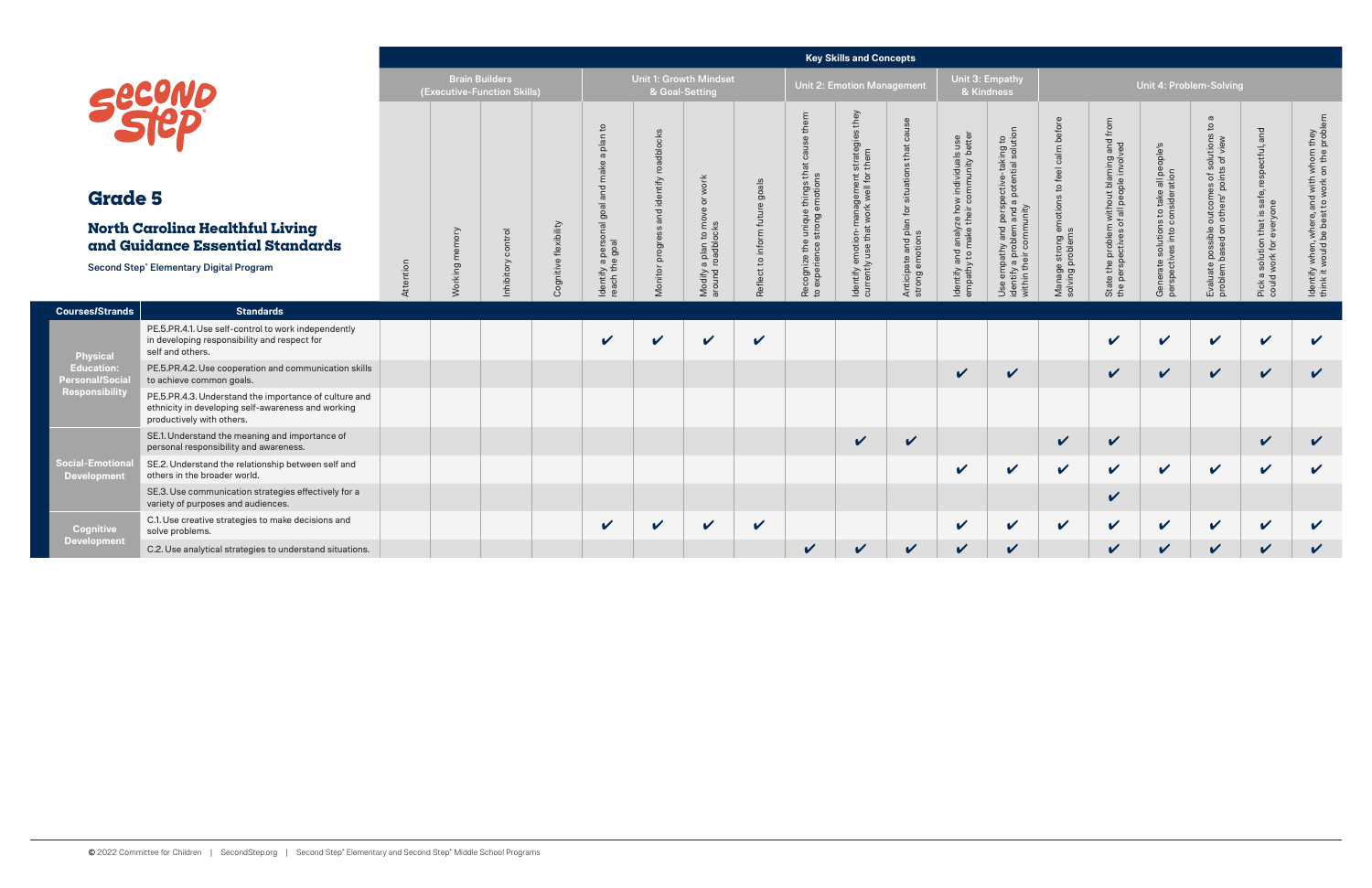| & Harassment                                              |                                                         |                                                | Unit 3: Thoughts, Emotions & Decisions                                             |                                                                  |                                                                      | Unit 4: Managing Relationships & Social Conflict                            |                                                 |                                                         |
|-----------------------------------------------------------|---------------------------------------------------------|------------------------------------------------|------------------------------------------------------------------------------------|------------------------------------------------------------------|----------------------------------------------------------------------|-----------------------------------------------------------------------------|-------------------------------------------------|---------------------------------------------------------|
| Derettille tile best disteller strandy<br>for a situation | Apply responsible decision-making to be<br>an upstander | Assess when and why one feels a strong emotion | decision-making in positive and negative ways<br>Understand how emotions influence | Apply emotion-management strategies across<br>different contexts | Recognize the difference between minor and<br>major social conflicts | Describe the different perspectives of the people<br>involved in a conflict | Apply the four-step conflict resolution process | Identify ways to make amends after a<br>social conflict |
|                                                           |                                                         |                                                |                                                                                    |                                                                  |                                                                      |                                                                             | $\checkmark$                                    |                                                         |
|                                                           |                                                         |                                                |                                                                                    |                                                                  |                                                                      |                                                                             |                                                 |                                                         |
|                                                           |                                                         |                                                |                                                                                    |                                                                  |                                                                      |                                                                             |                                                 |                                                         |
|                                                           |                                                         |                                                |                                                                                    |                                                                  |                                                                      |                                                                             |                                                 |                                                         |
|                                                           |                                                         |                                                |                                                                                    |                                                                  |                                                                      |                                                                             |                                                 |                                                         |
|                                                           |                                                         |                                                |                                                                                    |                                                                  |                                                                      |                                                                             |                                                 |                                                         |
| V                                                         | $\checkmark$                                            |                                                |                                                                                    |                                                                  |                                                                      |                                                                             | $\checkmark$                                    | V                                                       |
| $\checkmark$                                              | $\checkmark$                                            |                                                |                                                                                    |                                                                  |                                                                      | $\boldsymbol{\mathcal{U}}$                                                  | $\checkmark$                                    |                                                         |
|                                                           |                                                         |                                                |                                                                                    |                                                                  |                                                                      |                                                                             |                                                 |                                                         |
|                                                           |                                                         |                                                |                                                                                    |                                                                  |                                                                      |                                                                             |                                                 |                                                         |
| V                                                         | $\checkmark$                                            |                                                |                                                                                    |                                                                  |                                                                      |                                                                             |                                                 |                                                         |
| $\checkmark$                                              | $\checkmark$                                            |                                                |                                                                                    |                                                                  |                                                                      |                                                                             |                                                 |                                                         |
|                                                           |                                                         |                                                |                                                                                    |                                                                  |                                                                      |                                                                             |                                                 |                                                         |

**Courses/Strands Standards**

Mental and Emotional Health

> $6$ .ICR.2.5. Sumn avoiding conflict.

|                                                                                                                                                                       |                                                                                |                                                           |                                                      |                                        |                                             |                                                                 |                                                                         | <b>Key Skills and Concepts</b>                          |                                                |                                                                                                 |                                                                     |                                                                         |                                                                                         |                                                    |                                                                       |
|-----------------------------------------------------------------------------------------------------------------------------------------------------------------------|--------------------------------------------------------------------------------|-----------------------------------------------------------|------------------------------------------------------|----------------------------------------|---------------------------------------------|-----------------------------------------------------------------|-------------------------------------------------------------------------|---------------------------------------------------------|------------------------------------------------|-------------------------------------------------------------------------------------------------|---------------------------------------------------------------------|-------------------------------------------------------------------------|-----------------------------------------------------------------------------------------|----------------------------------------------------|-----------------------------------------------------------------------|
|                                                                                                                                                                       |                                                                                |                                                           | Unit 1: Mindsets & Goals                             |                                        |                                             | Unit 2: Recognizing Bullying & Harassment                       |                                                                         |                                                         |                                                | Unit 3: Thoughts, Emotions & Decisions                                                          |                                                                     |                                                                         | Unit 4: Managing Relationships & Social Conflict                                        |                                                    |                                                                       |
| ence<br>1ep<br>6<br>arolina Healthful Living<br>dance Essential Standards<br><sup>®</sup> Middle School Digital Program                                               | common<br>$\Phi$<br>Recognize that social challenges<br>and get better in time | change<br>and<br>grow<br>can<br>Understand that the brain | goals<br>and create plans to achieve personal<br>Set | goals<br>toward<br>progress<br>Monitor | of bullying<br>types<br>common<br>Recognize | bullying<br>$\rm ^{+}$<br>impacts<br>negative<br>Understand the | strategy<br>best upstander<br>Determine the <b>t</b><br>for a situation | Apply responsible decision-making to be<br>an upstander | Assess when and why one feels a strong emotion | ways<br>emotions influence<br>in positive and negative<br>Understand how e<br>decision-making i | across<br>Apply emotion-management strategies<br>different contexts | and<br>Recognize the difference between minor<br>major social conflicts | Describe the different perspectives of the people<br>involved in a conflict<br>$\omega$ | conflict resolution process<br>Apply the four-step | a<br>after<br>amends<br>make<br>Identify ways to r<br>social conflict |
| <b>Standards</b>                                                                                                                                                      |                                                                                |                                                           |                                                      |                                        |                                             |                                                                 |                                                                         |                                                         |                                                |                                                                                                 |                                                                     |                                                                         |                                                                                         |                                                    |                                                                       |
| 6.MEH.1.1. Implement a structured decision-making<br>model to enhance health behaviors.                                                                               |                                                                                |                                                           |                                                      |                                        |                                             |                                                                 |                                                                         |                                                         |                                                |                                                                                                 |                                                                     |                                                                         |                                                                                         | V                                                  |                                                                       |
| 6.MEH.1.2. Execute a goal-setting plan to enhance<br>health behaviors.                                                                                                |                                                                                |                                                           | $\checkmark$                                         | $\checkmark$                           |                                             |                                                                 |                                                                         |                                                         |                                                |                                                                                                 |                                                                     |                                                                         |                                                                                         |                                                    |                                                                       |
| 6.MEH.2.1. Organize common responses to stressors<br>based on the degree to which they are positive or<br>negative and their likely health outcomes.                  |                                                                                |                                                           |                                                      |                                        |                                             |                                                                 |                                                                         |                                                         |                                                |                                                                                                 |                                                                     |                                                                         |                                                                                         |                                                    |                                                                       |
| 6.MEH.2.2. Differentiate between positive and negative<br>stress management strategies.                                                                               |                                                                                |                                                           |                                                      |                                        |                                             |                                                                 |                                                                         |                                                         |                                                |                                                                                                 |                                                                     |                                                                         |                                                                                         |                                                    |                                                                       |
| 6.MEH.3.1. Interpret failure in terms of its potential for<br>learning and growth.                                                                                    |                                                                                |                                                           |                                                      |                                        |                                             |                                                                 |                                                                         |                                                         |                                                |                                                                                                 |                                                                     |                                                                         |                                                                                         |                                                    |                                                                       |
| 6.MEH.3.2. Analyze the relationship between health-<br>enhancing behaviors (communication, goal-setting and<br>decision-making) and the ability to cope with failure. |                                                                                |                                                           |                                                      |                                        |                                             |                                                                 |                                                                         |                                                         |                                                |                                                                                                 |                                                                     |                                                                         |                                                                                         |                                                    |                                                                       |
| 6.ICR.1.1. Classify behaviors as either productive or<br>counterproductive to group functioning.                                                                      |                                                                                |                                                           |                                                      |                                        |                                             |                                                                 |                                                                         |                                                         |                                                |                                                                                                 |                                                                     |                                                                         |                                                                                         |                                                    |                                                                       |
| 6.ICR.1.2. Implement verbal and non-verbal<br>communication skills that are effective for a variety of<br>purposes and audiences.                                     |                                                                                |                                                           |                                                      |                                        |                                             |                                                                 | $\sqrt{2}$                                                              | $\mathbf v$                                             |                                                |                                                                                                 |                                                                     |                                                                         |                                                                                         | $\vee$                                             | V                                                                     |
| 6.ICR.1.3. Use strategies to communicate care,<br>consideration, and respect for others.                                                                              |                                                                                |                                                           |                                                      |                                        |                                             |                                                                 | $\checkmark$                                                            | $\checkmark$                                            |                                                |                                                                                                 |                                                                     |                                                                         | $\checkmark$                                                                            | $\mathbf{v}$                                       | $\checkmark$                                                          |
| 6.ICR.2.1. Explain the impact of early sexual activity<br>outside of marriage on physical, mental, emotional, and<br>social health.                                   |                                                                                |                                                           |                                                      |                                        |                                             |                                                                 |                                                                         |                                                         |                                                |                                                                                                 |                                                                     |                                                                         |                                                                                         |                                                    |                                                                       |
| 6.ICR.2.2. Summarize the responsibilities<br>of parenthood.                                                                                                           |                                                                                |                                                           |                                                      |                                        |                                             |                                                                 |                                                                         |                                                         |                                                |                                                                                                 |                                                                     |                                                                         |                                                                                         |                                                    |                                                                       |
| 6.ICR.2.3. Use effective refusal skills to avoid<br>negative peer pressure, sexual behaviors, and<br>sexual harassment.                                               |                                                                                |                                                           |                                                      |                                        |                                             |                                                                 | $\checkmark$                                                            | $\checkmark$                                            |                                                |                                                                                                 |                                                                     |                                                                         |                                                                                         |                                                    |                                                                       |
| 6.ICR.2.4. Use resources in the family, school, and<br>community to report sexual harassment and bullying.                                                            |                                                                                |                                                           |                                                      |                                        |                                             |                                                                 | $\checkmark$                                                            | $\checkmark$                                            |                                                |                                                                                                 |                                                                     |                                                                         |                                                                                         |                                                    |                                                                       |
| 6.ICR.2.5. Summarize strategies for predicting and                                                                                                                    |                                                                                |                                                           |                                                      |                                        |                                             |                                                                 |                                                                         |                                                         |                                                |                                                                                                 |                                                                     |                                                                         |                                                                                         |                                                    |                                                                       |

Interpersonal **Communication** and Relationships

## **North Carolina Health and Guidance Ess**

Second Step<sup>®</sup> Middle School

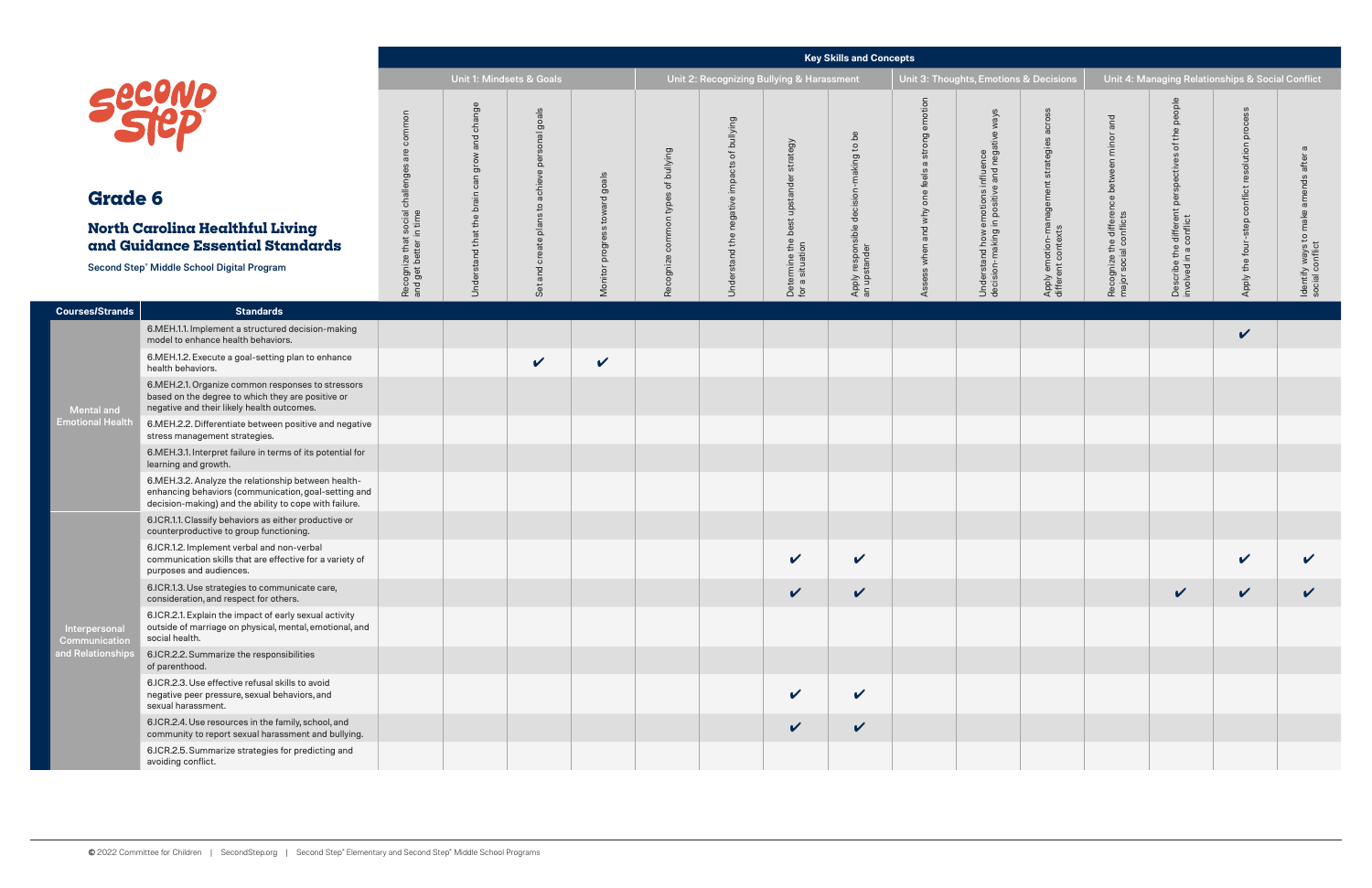**Physical** Education: Personal/Social Responsibility

**Courses/Strands Standards**

**Cognitive** Development

## **North Carolina He and Guidance Ess**

Second Step<sup>®</sup> Middle School

Interpersonal **Communication** and Relationships

|                                                                                                                                                  |                                                                             |                                                           |                                                      |                                     |                                             |                                                                                   |                                                             | <b>Key Skills and Concepts</b>                          |                                                |                                                                                                 |                                                                     |                                                                         |                                                                             |                                                    |                                                                      |
|--------------------------------------------------------------------------------------------------------------------------------------------------|-----------------------------------------------------------------------------|-----------------------------------------------------------|------------------------------------------------------|-------------------------------------|---------------------------------------------|-----------------------------------------------------------------------------------|-------------------------------------------------------------|---------------------------------------------------------|------------------------------------------------|-------------------------------------------------------------------------------------------------|---------------------------------------------------------------------|-------------------------------------------------------------------------|-----------------------------------------------------------------------------|----------------------------------------------------|----------------------------------------------------------------------|
|                                                                                                                                                  |                                                                             |                                                           | Unit 1: Mindsets & Goals                             |                                     |                                             | Unit 2: Recognizing Bullying & Harassment                                         |                                                             |                                                         |                                                | Unit 3: Thoughts, Emotions & Decisions                                                          |                                                                     |                                                                         | Unit 4: Managing Relationships & Social Conflict                            |                                                    |                                                                      |
| ence<br>1ep<br>6<br>arolina Healthful Living<br>dance Essential Standards<br><sup>®</sup> Middle School Digital Program                          | common<br>are<br>Recognize that social challenges<br>and get better in time | change<br>and<br>grow<br>can<br>Understand that the brain | goals<br>and create plans to achieve personal<br>Set | goals<br>progress toward<br>Monitor | of bullying<br>types<br>common<br>Recognize | bullying<br>$\overleftrightarrow{\circ}$<br>impacts<br>negative<br>Understand the | strategy<br>Determine the best upstander<br>for a situation | Apply responsible decision-making to be<br>an upstander | Assess when and why one feels a strong emotion | ways<br>emotions influence<br>in positive and negative<br>Understand how e<br>decision-making i | across<br>Apply emotion-management strategies<br>different contexts | and<br>Recognize the difference between minor<br>major social conflicts | Describe the different perspectives of the people<br>involved in a conflict | conflict resolution process<br>Apply the four-step | $\omega$<br>amends after<br>Identify ways to make<br>social conflict |
| <b>Standards</b>                                                                                                                                 |                                                                             |                                                           |                                                      |                                     |                                             |                                                                                   |                                                             |                                                         |                                                |                                                                                                 |                                                                     |                                                                         |                                                                             |                                                    |                                                                      |
| 6.ICR.2.6. Design nonviolent solutions to conflicts<br>based on an understanding of the perspectives of<br>those involved in the conflicts.      |                                                                             |                                                           |                                                      |                                     |                                             |                                                                                   |                                                             |                                                         |                                                |                                                                                                 |                                                                     |                                                                         |                                                                             | V                                                  | $\checkmark$                                                         |
| 6.ICR.2.7. Explain the signs of an abusive relationship<br>and access resources for help.                                                        |                                                                             |                                                           |                                                      |                                     |                                             |                                                                                   |                                                             |                                                         |                                                |                                                                                                 |                                                                     |                                                                         |                                                                             |                                                    |                                                                      |
| 6.ICR.3.1. Identify the challenges associated with the<br>transitions in social relationships that take place during<br>puberty and adolescence. |                                                                             |                                                           |                                                      |                                     |                                             |                                                                                   |                                                             |                                                         |                                                |                                                                                                 |                                                                     |                                                                         |                                                                             |                                                    |                                                                      |
| 6.ICR.3.2. Summarize the relationship between<br>conception and the menstrual cycle.                                                             |                                                                             |                                                           |                                                      |                                     |                                             |                                                                                   |                                                             |                                                         |                                                |                                                                                                 |                                                                     |                                                                         |                                                                             |                                                    |                                                                      |
| PE.6.PR.4.1. Use appropriate strategies to seek<br>greater independence from adults when completing<br>assigned tasks.                           |                                                                             |                                                           |                                                      |                                     |                                             |                                                                                   |                                                             |                                                         |                                                |                                                                                                 |                                                                     |                                                                         |                                                                             |                                                    |                                                                      |
| PE.6.PR.4.2. Use well-developed cooperation skills<br>to accomplish group goals in both cooperative and<br>competitive situations.               |                                                                             |                                                           |                                                      |                                     |                                             |                                                                                   |                                                             |                                                         |                                                |                                                                                                 |                                                                     |                                                                         |                                                                             | V                                                  |                                                                      |
| PE.6.PR.4.3. Analyze conflicts that arise in competitive<br>activities to determine the most appropriate ways of<br>resolving the conflicts.     |                                                                             |                                                           |                                                      |                                     |                                             |                                                                                   |                                                             |                                                         |                                                |                                                                                                 |                                                                     |                                                                         |                                                                             |                                                    |                                                                      |
| SE.1. Understand the meaning and importance of<br>personal responsibility and awareness.                                                         |                                                                             |                                                           |                                                      |                                     |                                             |                                                                                   |                                                             | $\checkmark$                                            |                                                |                                                                                                 | $\checkmark$                                                        |                                                                         |                                                                             |                                                    | V                                                                    |
| SE.2. Understand the relationship between self and<br>others in the broader world.                                                               | $\checkmark$                                                                |                                                           |                                                      |                                     | $\checkmark$                                | $\checkmark$                                                                      | $\checkmark$                                                | $\checkmark$                                            |                                                |                                                                                                 |                                                                     | $\checkmark$                                                            | $\checkmark$                                                                | $\checkmark$                                       | $\checkmark$                                                         |
| SE.3. Use communication strategies effectively for a<br>variety of purposes and audiences.                                                       | $\checkmark$                                                                |                                                           |                                                      |                                     |                                             |                                                                                   | $\checkmark$                                                | $\checkmark$                                            |                                                |                                                                                                 |                                                                     |                                                                         |                                                                             | $\checkmark$                                       | V                                                                    |
| C.1. Use creative strategies to make decisions and<br>solve problems.                                                                            |                                                                             | $\mathbf{v}$                                              | $\checkmark$                                         | $\checkmark$                        |                                             |                                                                                   | $\checkmark$                                                | $\checkmark$                                            |                                                |                                                                                                 |                                                                     |                                                                         |                                                                             | V                                                  | $\checkmark$                                                         |
| C.2. Use analytical strategies to understand situations.                                                                                         |                                                                             |                                                           |                                                      |                                     |                                             |                                                                                   | $\checkmark$                                                | $\checkmark$                                            |                                                | $\checkmark$                                                                                    |                                                                     | $\checkmark$                                                            | $\checkmark$                                                                | $\checkmark$                                       |                                                                      |

| ons & Decisions                                                  |                                                                      | Unit 4: Managing Relationships & Social Conflict                            |                                                 |                                                         |
|------------------------------------------------------------------|----------------------------------------------------------------------|-----------------------------------------------------------------------------|-------------------------------------------------|---------------------------------------------------------|
| Apply emotion-management strategies across<br>different contexts | Recognize the difference between minor and<br>major social conflicts | Describe the different perspectives of the people<br>involved in a conflict | Apply the four-step conflict resolution process | Identify ways to make amends after a<br>social conflict |
|                                                                  |                                                                      |                                                                             |                                                 |                                                         |
|                                                                  |                                                                      |                                                                             |                                                 |                                                         |
|                                                                  |                                                                      |                                                                             |                                                 |                                                         |
|                                                                  |                                                                      |                                                                             |                                                 |                                                         |
|                                                                  |                                                                      |                                                                             |                                                 |                                                         |
|                                                                  |                                                                      |                                                                             |                                                 |                                                         |
|                                                                  |                                                                      |                                                                             |                                                 |                                                         |
| V                                                                |                                                                      |                                                                             |                                                 |                                                         |
|                                                                  |                                                                      |                                                                             | V                                               |                                                         |
|                                                                  |                                                                      |                                                                             | $\checkmark$                                    | $\overline{\mathscr{C}}$                                |
|                                                                  |                                                                      |                                                                             |                                                 | $\overline{\mathscr{C}}$                                |
|                                                                  | $\checkmark$                                                         | $\checkmark$                                                                | $\checkmark$                                    |                                                         |

Social-Emotional Development

| <b>COND</b> |
|-------------|
|             |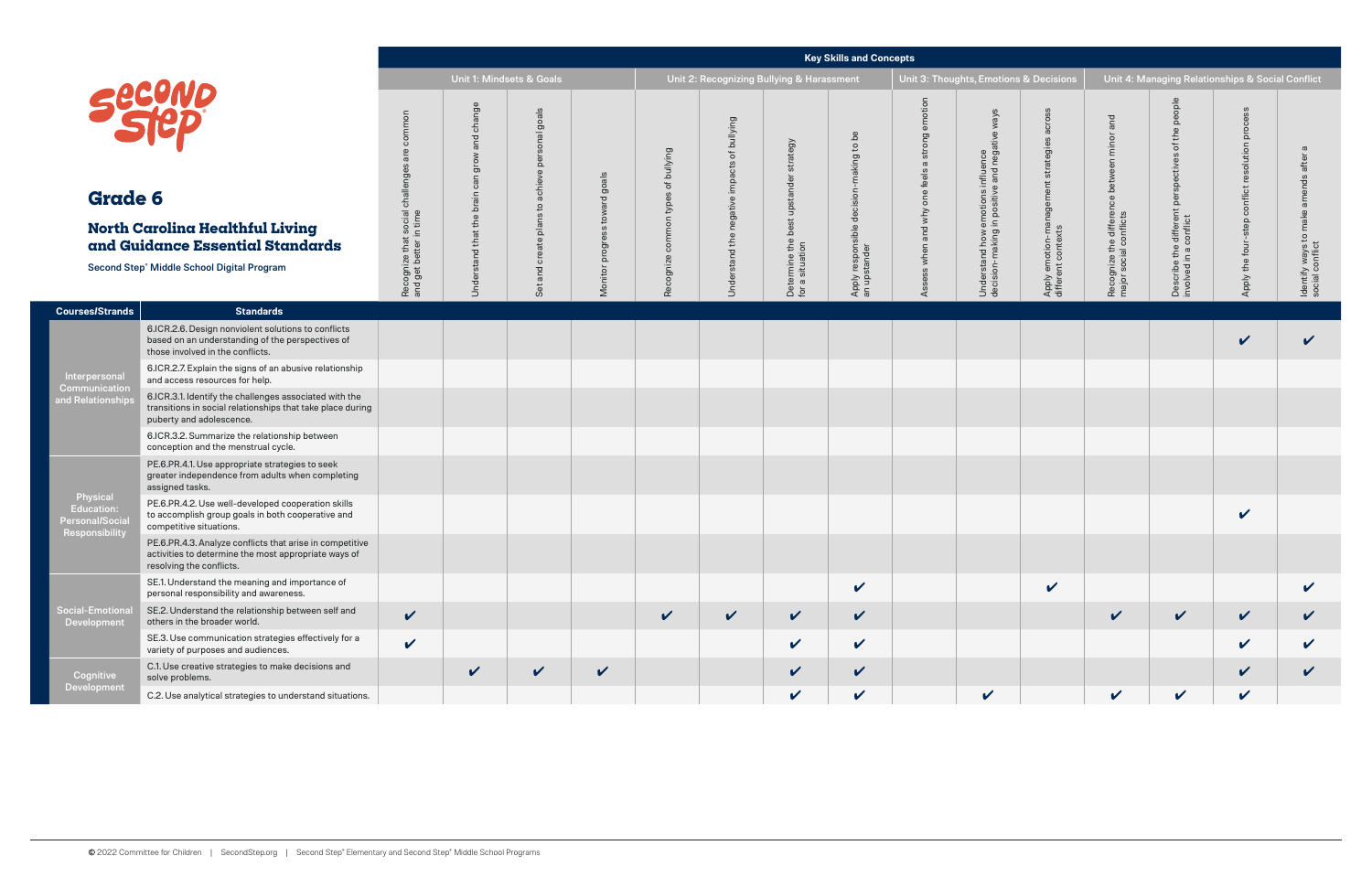Mental and **Emotional Health** 

**Courses/Strands Standards**

# Secon ®

|                                                                                                                                      | <b>Key Skills and Concepts</b>                                                   |                                                                                   |                                              |                                                                          |                                                                                  |                                                                                                       |                                                                |                                                                                                      |                                                                             |                              |                                                                 |                            |                                                                                                             |                                                                                         |                                                            |                                           |
|--------------------------------------------------------------------------------------------------------------------------------------|----------------------------------------------------------------------------------|-----------------------------------------------------------------------------------|----------------------------------------------|--------------------------------------------------------------------------|----------------------------------------------------------------------------------|-------------------------------------------------------------------------------------------------------|----------------------------------------------------------------|------------------------------------------------------------------------------------------------------|-----------------------------------------------------------------------------|------------------------------|-----------------------------------------------------------------|----------------------------|-------------------------------------------------------------------------------------------------------------|-----------------------------------------------------------------------------------------|------------------------------------------------------------|-------------------------------------------|
|                                                                                                                                      | Unit 1: Mindsets & Goals                                                         |                                                                                   |                                              |                                                                          |                                                                                  |                                                                                                       | Unit 2: Recognizing Bullying & Harassment                      |                                                                                                      |                                                                             |                              | Unit 3: Thoughts, Emotions & Decisions                          |                            |                                                                                                             | Unit 4: Managing Relationships & Social Conflict                                        |                                                            |                                           |
| cono<br>1ep<br>e 7<br><b>Carolina Healthful Living</b><br>idance Essential Standards<br>p <sup>®</sup> Middle School Digital Program | common<br>$\omega$<br>Recognize that social challenge:<br>and get better in time | can help the<br>things<br>Understand that trying new<br>brain can grow and change | Interpret mistakes as learning opportunities | ldentify roadblocks to goals and use If–Then<br>Plans to respond to them | and understand<br>Recognize types of harassment<br>how they differ from bullying | $\overline{5}$<br>harassment<br>I community<br>Understand the impact of<br>individuals and the school | Understand students' rights to be protected<br>from harassment | $\omega$<br>create<br>Understand students' responsibilities to<br>harassment-free school environment | influence<br>that<br>ldentify the underlying emotions<br>unhelpful thoughts | Recognize unhelpful thoughts | strategies<br>-management<br>Apply emotion-m<br>across contexts | Reframe unhelpful thoughts | $\overline{\mathsf{a}}$<br>$\mathsf{c}_1$<br>that contribute<br>Identify the actions<br>escalating conflict | people<br>perspectives of the<br>e different <sub>l</sub><br>conflict<br>Describe the o | process<br>solution<br>conflict<br>step<br>Apply the four- | amends<br>responsibility and make<br>Take |
| <b>Standards</b>                                                                                                                     |                                                                                  |                                                                                   |                                              |                                                                          |                                                                                  |                                                                                                       |                                                                |                                                                                                      |                                                                             |                              |                                                                 |                            |                                                                                                             |                                                                                         |                                                            |                                           |
| 7.MEH.1.1. Interpret the transition of adolescence,<br>including emotions in flux.                                                   |                                                                                  |                                                                                   |                                              |                                                                          |                                                                                  |                                                                                                       |                                                                |                                                                                                      |                                                                             |                              |                                                                 |                            |                                                                                                             |                                                                                         |                                                            |                                           |
| 7.MEH.1.2. Infer the potential outcome from<br>impulsive behaviors.                                                                  |                                                                                  |                                                                                   |                                              |                                                                          |                                                                                  |                                                                                                       |                                                                |                                                                                                      |                                                                             |                              |                                                                 |                            |                                                                                                             |                                                                                         |                                                            |                                           |
| 7.MEH.1.3. Organize resources (family, school,<br>community) for mental and emotional health problems.                               |                                                                                  |                                                                                   |                                              |                                                                          |                                                                                  |                                                                                                       |                                                                |                                                                                                      |                                                                             |                              |                                                                 |                            |                                                                                                             |                                                                                         |                                                            |                                           |
| 7.MEH.2.1. Critique a variety of stress<br>management strategies.                                                                    |                                                                                  |                                                                                   |                                              |                                                                          |                                                                                  |                                                                                                       |                                                                |                                                                                                      |                                                                             |                              |                                                                 |                            |                                                                                                             |                                                                                         |                                                            |                                           |
| 7.MEH.2.2. Design a stress management plan<br>that is appropriate for the situation and individual<br>traits and skills.             |                                                                                  |                                                                                   |                                              |                                                                          |                                                                                  |                                                                                                       |                                                                |                                                                                                      |                                                                             |                              |                                                                 |                            |                                                                                                             |                                                                                         |                                                            |                                           |
| 7.MEH.3.1. Identify resources that would be appropriate<br>for treating common mental disorders.                                     |                                                                                  |                                                                                   |                                              |                                                                          |                                                                                  |                                                                                                       |                                                                |                                                                                                      |                                                                             |                              |                                                                 |                            |                                                                                                             |                                                                                         |                                                            |                                           |
| 7.MEH.3.2. Implement strategies to seek help from an<br>adult for self-destructive thoughts or behaviors.                            |                                                                                  |                                                                                   |                                              |                                                                          |                                                                                  |                                                                                                       |                                                                |                                                                                                      |                                                                             |                              |                                                                 |                            |                                                                                                             |                                                                                         |                                                            |                                           |
| 7.ICR.1.1. Contrast characteristics of healthy and<br>unhealthy relationships.                                                       |                                                                                  |                                                                                   |                                              |                                                                          |                                                                                  |                                                                                                       |                                                                |                                                                                                      |                                                                             |                              |                                                                 |                            |                                                                                                             |                                                                                         |                                                            |                                           |
| 7.ICR.1.2. Predict short-term and long-term<br>consequences of violence to perpetrators, victims,<br>and bystanders.                 |                                                                                  |                                                                                   |                                              |                                                                          |                                                                                  | $\checkmark$                                                                                          |                                                                | $\checkmark$                                                                                         |                                                                             |                              |                                                                 |                            |                                                                                                             |                                                                                         |                                                            |                                           |
| 7.ICR.1.3. Illustrate strategies that can be used to<br>manage anger in healthy and non-hurtful ways.                                |                                                                                  |                                                                                   |                                              |                                                                          |                                                                                  |                                                                                                       |                                                                |                                                                                                      |                                                                             |                              | $\checkmark$                                                    | $\checkmark$               | $\checkmark$                                                                                                |                                                                                         | $\checkmark$                                               |                                           |
| 7.ICR.1.4. Use structured thinking to avoid becoming a<br>perpetrator or victim in cyber-bullying.                                   |                                                                                  |                                                                                   |                                              |                                                                          |                                                                                  |                                                                                                       |                                                                |                                                                                                      |                                                                             |                              |                                                                 |                            |                                                                                                             |                                                                                         |                                                            |                                           |
| 7.ICR.1.5. Explain why tolerance is beneficial in a society<br>characterized by diversity.                                           |                                                                                  |                                                                                   |                                              |                                                                          |                                                                                  |                                                                                                       |                                                                |                                                                                                      |                                                                             |                              |                                                                 |                            |                                                                                                             |                                                                                         |                                                            |                                           |
| 7.ICR.1.6. Illustrate the appropriate role of bystanders in<br>preventing and stopping bullying violence.                            |                                                                                  |                                                                                   |                                              |                                                                          |                                                                                  | $\checkmark$                                                                                          | $\checkmark$                                                   | $\checkmark$                                                                                         |                                                                             |                              |                                                                 |                            |                                                                                                             |                                                                                         |                                                            |                                           |
| 7.ICR.2.1. Explain the effects of culture, media, and<br>family values on decisions related to becoming or<br>remaining abstinent.   |                                                                                  |                                                                                   |                                              |                                                                          |                                                                                  |                                                                                                       |                                                                |                                                                                                      |                                                                             |                              |                                                                 |                            |                                                                                                             |                                                                                         |                                                            |                                           |

Interpersonal **Communication** and Relationships

### **North Carolin and Guidance**

Second Step<sup>®</sup> Middle S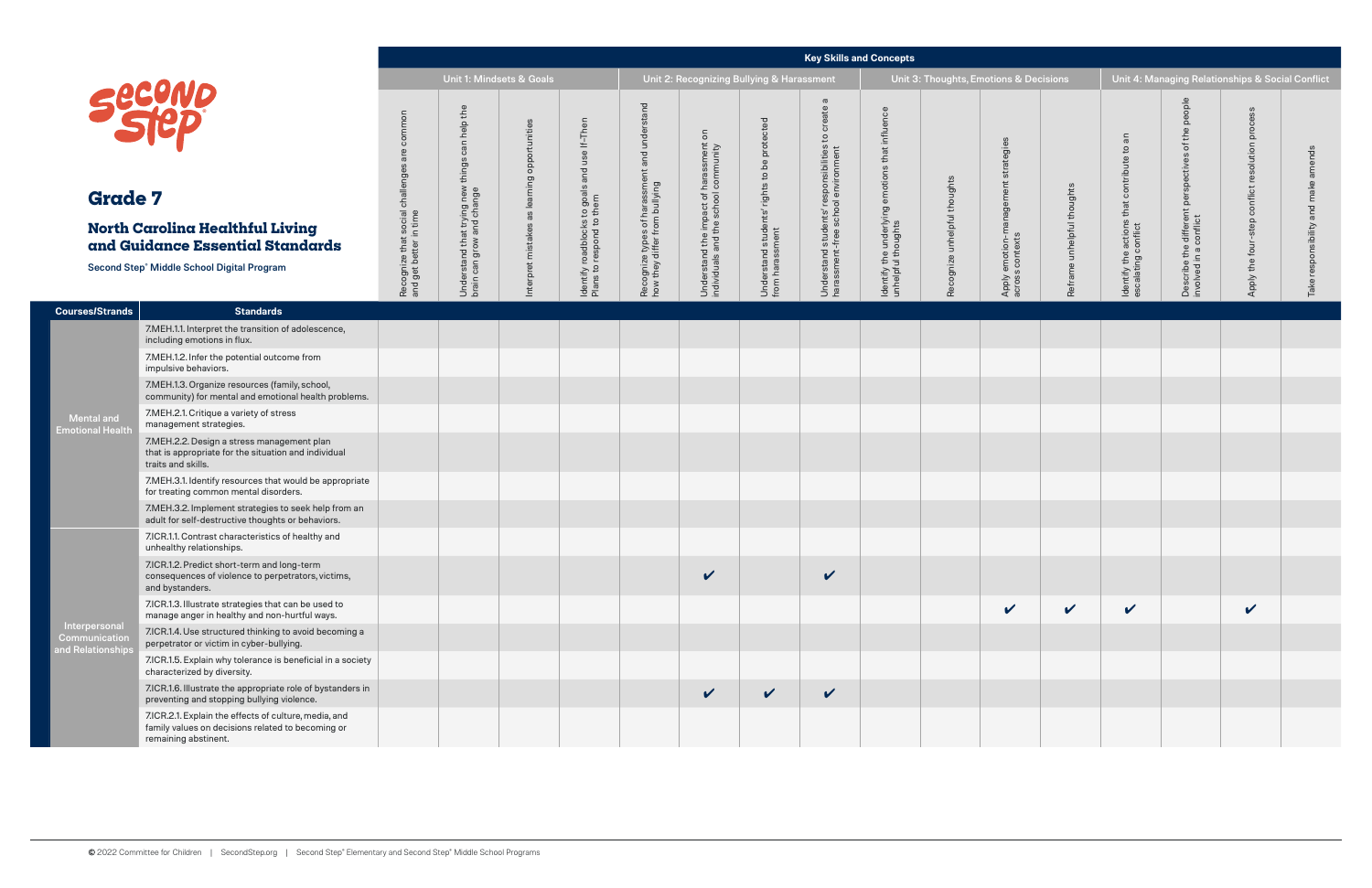**Physical** Education: Personal/Social Responsibility

**Courses/Strands Standards**

Interpersonal **Communication** and Relationships

> **Cognitive** Development

### **North Carolina** and Guidance

Second Step<sup>®</sup> Middle Sc

# Secon ®

|                                                                                                                                                              | <b>Key Skills and Concepts</b>                                      |                                                                                   |                                                 |                                                                          |                                                                                                    |                                                                                                           |                                                                                   |                                                                                               |                                                                                |                                        |                                                                          |                            |                                                                                                       |                                                                                                                     |                                                                  |                                             |
|--------------------------------------------------------------------------------------------------------------------------------------------------------------|---------------------------------------------------------------------|-----------------------------------------------------------------------------------|-------------------------------------------------|--------------------------------------------------------------------------|----------------------------------------------------------------------------------------------------|-----------------------------------------------------------------------------------------------------------|-----------------------------------------------------------------------------------|-----------------------------------------------------------------------------------------------|--------------------------------------------------------------------------------|----------------------------------------|--------------------------------------------------------------------------|----------------------------|-------------------------------------------------------------------------------------------------------|---------------------------------------------------------------------------------------------------------------------|------------------------------------------------------------------|---------------------------------------------|
|                                                                                                                                                              | Unit 1: Mindsets & Goals                                            |                                                                                   |                                                 |                                                                          |                                                                                                    |                                                                                                           | Unit 2: Recognizing Bullying & Harassment                                         |                                                                                               |                                                                                | Unit 3: Thoughts, Emotions & Decisions |                                                                          |                            |                                                                                                       |                                                                                                                     | Unit 4: Managing Relationships & Social Conflict                 |                                             |
| conp<br>Tep<br>e 7<br><b>Carolina Healthful Living</b><br>idance Essential Standards<br>p <sup>®</sup> Middle School Digital Program                         | common<br>Recognize that social challenge<br>and get better in time | can help the<br>things<br>Understand that trying new<br>brain can grow and change | opportunities<br>Interpret mistakes as learning | ldentify roadblocks to goals and use If–Then<br>Plans to respond to them | stand<br>ŏ<br><b>Dunn</b><br>and<br>Recognize types of harassment<br>how they differ from bullying | $\overline{5}$<br>: harassment o<br>I community<br>Understand the impact of<br>individuals and the school | protected<br>$b$ e<br>rights to I<br>ents'<br>Understand stude<br>from harassment | ത<br>create<br>Understand students' responsibilities to<br>harassment-free school environment | influence<br>that<br>emotions<br>ldentify the underlying<br>unhelpful thoughts | Recognize unhelpful thoughts           | strategies<br>management<br>emotion-n<br>s contexts<br>Apply e<br>across | Reframe unhelpful thoughts | $\overline{a}$<br>$\mathsf{c}_1$<br>contribute<br>that<br>Identify the actions<br>escalating conflict | people<br>the<br>đ<br>perspectives<br>aifferent poorflict<br>e the<br>in a c<br>$\sigma$<br>Describe<br>involved in | SS<br>oce<br>뉸<br>olution<br>ಕ<br>confli<br>four<br>the<br>Apply | amends<br>make<br>and<br>onsibility<br>Take |
| <b>Standards</b>                                                                                                                                             |                                                                     |                                                                                   |                                                 |                                                                          |                                                                                                    |                                                                                                           |                                                                                   |                                                                                               |                                                                                |                                        |                                                                          |                            |                                                                                                       |                                                                                                                     |                                                                  |                                             |
| 7.ICR.2.2. Identify the positive benefits of abstinence<br>from sexual activity outside of marriage.                                                         |                                                                     |                                                                                   |                                                 |                                                                          |                                                                                                    |                                                                                                           |                                                                                   |                                                                                               |                                                                                |                                        |                                                                          |                            |                                                                                                       |                                                                                                                     |                                                                  |                                             |
| 7.ICR.3.1. Recognize common STDs (including HIV<br>and HPV), modes of transmission, symptoms, effects if<br>untreated, and methods of prevention.            |                                                                     |                                                                                   |                                                 |                                                                          |                                                                                                    |                                                                                                           |                                                                                   |                                                                                               |                                                                                |                                        |                                                                          |                            |                                                                                                       |                                                                                                                     |                                                                  |                                             |
| 7.ICR.3.2. Summarize the safe and effective use<br>of FDA-approved methods of preventing sexually<br>transmitted diseases.                                   |                                                                     |                                                                                   |                                                 |                                                                          |                                                                                                    |                                                                                                           |                                                                                   |                                                                                               |                                                                                |                                        |                                                                          |                            |                                                                                                       |                                                                                                                     |                                                                  |                                             |
| 7.ICR.3.3. Recognize that sexual harassment may<br>contribute to sexual abuse and sexual assault and the<br>feelings that result from these behaviors.       |                                                                     |                                                                                   |                                                 |                                                                          |                                                                                                    |                                                                                                           |                                                                                   |                                                                                               |                                                                                |                                        |                                                                          |                            |                                                                                                       |                                                                                                                     |                                                                  |                                             |
| 7.ICR.3.4. Use strategies to be safe, reject inappropriate<br>or unwanted sexual advances, and to report incidents to<br>an adult when assistance is needed. |                                                                     |                                                                                   |                                                 |                                                                          |                                                                                                    | $\checkmark$                                                                                              |                                                                                   | $\checkmark$                                                                                  |                                                                                |                                        |                                                                          |                            |                                                                                                       |                                                                                                                     |                                                                  |                                             |
| PE.7.PR.4.1. Contrast between appropriate and<br>inappropriate strategies to seek greater independence<br>from adults when completing assigned tasks.        |                                                                     |                                                                                   |                                                 |                                                                          |                                                                                                    |                                                                                                           |                                                                                   |                                                                                               |                                                                                |                                        |                                                                          |                            |                                                                                                       |                                                                                                                     |                                                                  |                                             |
| PE.7.PR.4.2. Contrast between appropriate and<br>inappropriate strategies for communicating ideas<br>and feelings.                                           |                                                                     |                                                                                   |                                                 |                                                                          |                                                                                                    |                                                                                                           |                                                                                   |                                                                                               |                                                                                |                                        |                                                                          |                            |                                                                                                       |                                                                                                                     |                                                                  |                                             |
| PE.7.PR.4.3. Understand the role of diversity in physical<br>activity, respecting limitations and strengths of<br>members of a variety of groups.            |                                                                     |                                                                                   |                                                 |                                                                          |                                                                                                    |                                                                                                           |                                                                                   |                                                                                               |                                                                                |                                        |                                                                          |                            |                                                                                                       |                                                                                                                     |                                                                  |                                             |
| SE.1. Understand the meaning and importance of<br>personal responsibility and awareness.                                                                     |                                                                     |                                                                                   |                                                 |                                                                          |                                                                                                    |                                                                                                           |                                                                                   | $\checkmark$                                                                                  |                                                                                |                                        | $\checkmark$                                                             | $\checkmark$               |                                                                                                       |                                                                                                                     |                                                                  | V                                           |
| SE.2. Understand the relationship between self and<br>others in the broader world.                                                                           | $\checkmark$                                                        |                                                                                   |                                                 |                                                                          | $\checkmark$                                                                                       | $\checkmark$                                                                                              | $\checkmark$                                                                      | $\checkmark$                                                                                  |                                                                                |                                        |                                                                          |                            | $\checkmark$                                                                                          | $\checkmark$                                                                                                        | V                                                                |                                             |
| SE.3. Use communication strategies effectively for a<br>variety of purposes and audiences.                                                                   | $\checkmark$                                                        |                                                                                   |                                                 |                                                                          |                                                                                                    |                                                                                                           |                                                                                   | $\checkmark$                                                                                  |                                                                                |                                        |                                                                          |                            |                                                                                                       |                                                                                                                     |                                                                  |                                             |
| C.1. Use creative strategies to make decisions and<br>solve problems.                                                                                        |                                                                     | $\checkmark$                                                                      | $\checkmark$                                    | $\checkmark$                                                             |                                                                                                    | $\mathbf v$                                                                                               | $\boldsymbol{\mathcal{U}}$                                                        | $\checkmark$                                                                                  |                                                                                |                                        |                                                                          |                            |                                                                                                       |                                                                                                                     |                                                                  |                                             |
| C.2. Use analytical strategies to understand situations.                                                                                                     |                                                                     |                                                                                   |                                                 |                                                                          | ✔                                                                                                  |                                                                                                           |                                                                                   |                                                                                               | $\boldsymbol{\nu}$                                                             | $\mathbf{v}$                           | $\boldsymbol{\mathcal{U}}$                                               | $\boldsymbol{\mathcal{U}}$ | V                                                                                                     |                                                                                                                     | ✔                                                                |                                             |

Social-Emotional Development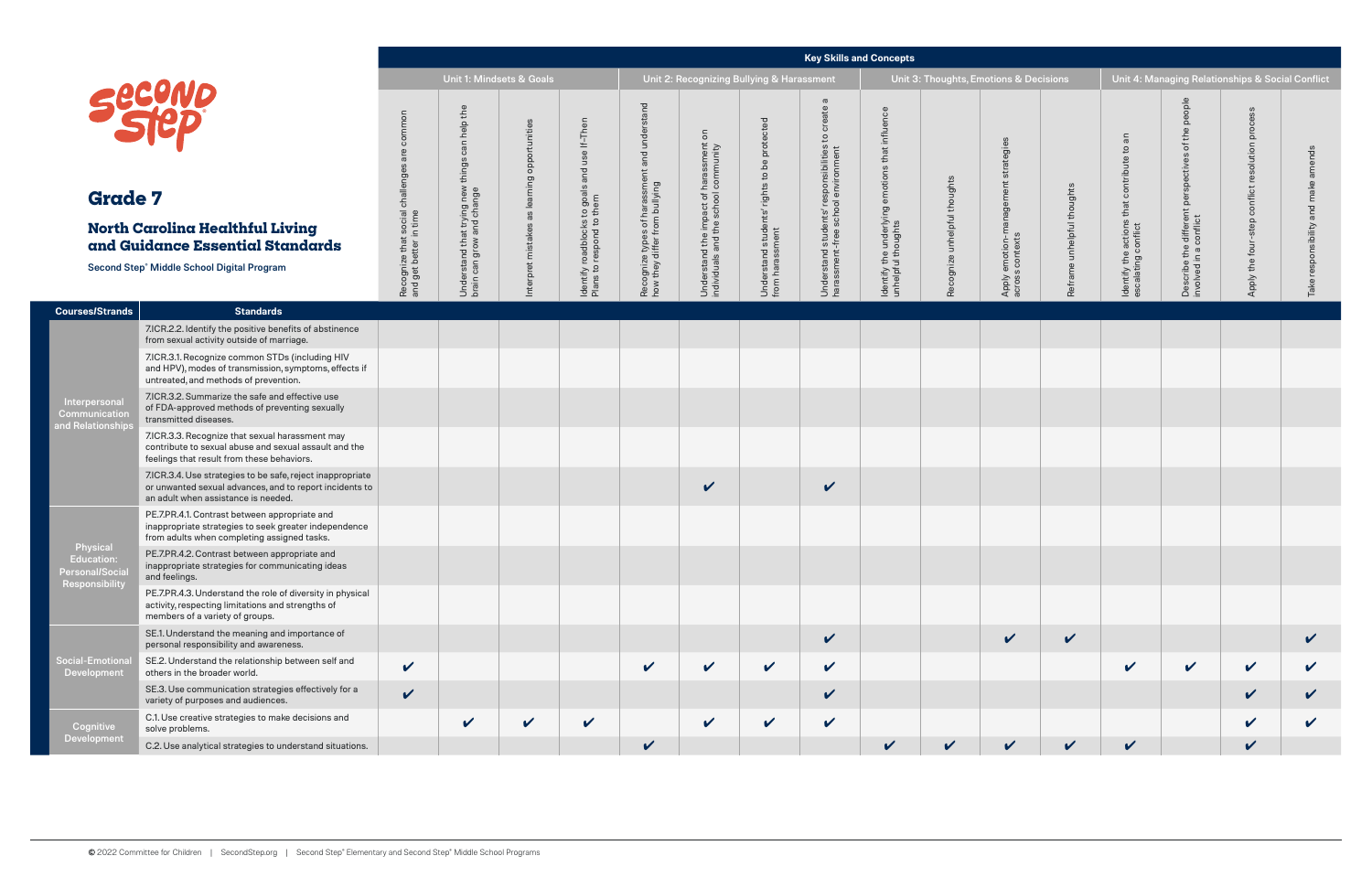**Courses/Strands** 

#### **Key Skills and Concepts**

**Mental and Emotional Health** 

| ts, Emotions & Decisions                   |                                            | Unit 4: Managing Relationships<br>& Social Conflict           |                                                                    |                                                                             |  |  |  |  |  |  |  |
|--------------------------------------------|--------------------------------------------|---------------------------------------------------------------|--------------------------------------------------------------------|-----------------------------------------------------------------------------|--|--|--|--|--|--|--|
| Recognize that some stress can be positive | Apply stress-management strategies to cope | Recognize the signs of healthy and unhealthy<br>relationships | Treat others with respect despite differing<br>values and opinions | Apply conflict-management strategies when<br>values and perspectives differ |  |  |  |  |  |  |  |
|                                            |                                            |                                                               |                                                                    |                                                                             |  |  |  |  |  |  |  |
| LLL                                        | $\sim$                                     |                                                               |                                                                    |                                                                             |  |  |  |  |  |  |  |
|                                            | $\overline{\mathbf{v}}$                    |                                                               |                                                                    |                                                                             |  |  |  |  |  |  |  |
|                                            |                                            |                                                               |                                                                    |                                                                             |  |  |  |  |  |  |  |
|                                            |                                            |                                                               |                                                                    |                                                                             |  |  |  |  |  |  |  |
|                                            |                                            |                                                               |                                                                    |                                                                             |  |  |  |  |  |  |  |
|                                            |                                            |                                                               |                                                                    |                                                                             |  |  |  |  |  |  |  |
|                                            |                                            |                                                               |                                                                    |                                                                             |  |  |  |  |  |  |  |
|                                            |                                            |                                                               |                                                                    |                                                                             |  |  |  |  |  |  |  |
|                                            |                                            |                                                               |                                                                    |                                                                             |  |  |  |  |  |  |  |
|                                            |                                            |                                                               |                                                                    |                                                                             |  |  |  |  |  |  |  |
|                                            |                                            | V                                                             |                                                                    |                                                                             |  |  |  |  |  |  |  |
|                                            |                                            |                                                               |                                                                    |                                                                             |  |  |  |  |  |  |  |

|                                                                                                                                                                                                                      |                                                                     |                                                                                   | Unit 1: Mindsets & Goals                                                  |                                                                                                              |                                   | Unit 2: Recognizing Bullying & Harassment                                                     |                                                                                                                           |                                                                                                                   |                                           | Unit 3: Thoughts, Emotions & Decisions              |                                                                             | <b>Unit 4: Managing Relationships</b><br>& Social Conflict                    |                                                                              |                                              |  |
|----------------------------------------------------------------------------------------------------------------------------------------------------------------------------------------------------------------------|---------------------------------------------------------------------|-----------------------------------------------------------------------------------|---------------------------------------------------------------------------|--------------------------------------------------------------------------------------------------------------|-----------------------------------|-----------------------------------------------------------------------------------------------|---------------------------------------------------------------------------------------------------------------------------|-------------------------------------------------------------------------------------------------------------------|-------------------------------------------|-----------------------------------------------------|-----------------------------------------------------------------------------|-------------------------------------------------------------------------------|------------------------------------------------------------------------------|----------------------------------------------|--|
| cono<br>1ep<br>e 8<br><b>'arolina Healthful Living</b> '<br>idance Essential Standards<br>p <sup>®</sup> Middle School Digital Program                                                                               | ensitive topics<br>$\omega$<br>ing<br>disci<br>norms when<br>Follow | identity,<br>their<br>đ<br>aspects<br>Identify important a<br>including interests | develop<br>$\overline{c}$<br>strengths<br>Apply personal s<br>an interest | and plan<br>SS<br>$\omega$<br>succ<br>roadblocks to succ<br>to overcome them<br>Anticipate I<br>strategies t | Recognize bullying and harassment | hent<br>Recognize that social and environmental<br>factors contribute to bullying and harassm | <b>issment</b><br>Recognize how social and environmental<br>factors contribute to bullying and harassı<br>in their school | to disrupt<br>a to bullying and<br>Prepare to take action to<br>factors that contribute t<br>harassment at school | Recognize the signs of stress and anxiety | be positive<br>can<br>some stress<br>Recognize that | cope<br>S,<br>$\omega$<br>ategie<br>ment<br><u>ଡ</u><br>ēn<br>stre<br>Apply | unhealthy<br>and<br>healthy<br>đ<br>signs<br>Recognize the s<br>relationships | despite differing<br>respect<br>Treat others with res<br>values and opinions | strategies when<br>Apply conflict-management |  |
| <b>Standards</b>                                                                                                                                                                                                     |                                                                     |                                                                                   |                                                                           |                                                                                                              |                                   |                                                                                               |                                                                                                                           |                                                                                                                   |                                           |                                                     |                                                                             |                                                                               |                                                                              |                                              |  |
| 8.MEH.1.1. Evaluate stress management strategies<br>based on personal experience.                                                                                                                                    |                                                                     |                                                                                   |                                                                           |                                                                                                              |                                   |                                                                                               |                                                                                                                           |                                                                                                                   |                                           | $\checkmark$                                        | $\checkmark$                                                                |                                                                               |                                                                              |                                              |  |
| 8.MEH.1.2. Design a plan to prevent stressors or<br>manage the effects of stress.                                                                                                                                    |                                                                     |                                                                                   |                                                                           |                                                                                                              |                                   |                                                                                               |                                                                                                                           |                                                                                                                   |                                           | $\checkmark$                                        | $\mathbf v$                                                                 |                                                                               |                                                                              |                                              |  |
| 8.MEH.1.3. Design effecive methods to deal with anxiety.                                                                                                                                                             |                                                                     |                                                                                   |                                                                           |                                                                                                              |                                   |                                                                                               |                                                                                                                           |                                                                                                                   |                                           | $\checkmark$                                        | $\checkmark$                                                                |                                                                               |                                                                              |                                              |  |
| 8.MEH.2.1. Evaluate the uses of defense mechanisms in<br>terms of whether they are healthy or unhealthy.                                                                                                             |                                                                     |                                                                                   |                                                                           |                                                                                                              |                                   |                                                                                               |                                                                                                                           |                                                                                                                   |                                           |                                                     |                                                                             |                                                                               |                                                                              |                                              |  |
| 8.MEH.2.2. Critique personal use of structured<br>thinking to enhance emotional well-being (based on<br>appropriateness, effectiveness, and consistency).                                                            |                                                                     |                                                                                   |                                                                           |                                                                                                              |                                   |                                                                                               |                                                                                                                           |                                                                                                                   |                                           |                                                     |                                                                             |                                                                               |                                                                              |                                              |  |
| 8.MEH.3.1. Recognize signs and symptoms of hurting<br>self or others.                                                                                                                                                |                                                                     |                                                                                   |                                                                           |                                                                                                              |                                   |                                                                                               |                                                                                                                           |                                                                                                                   |                                           |                                                     |                                                                             | $\checkmark$                                                                  |                                                                              |                                              |  |
| 8.MEH.3.2. Implement a plan for seeking adult help<br>for peers who express symptoms of self-injury or<br>suicidal intent.                                                                                           |                                                                     |                                                                                   |                                                                           |                                                                                                              |                                   |                                                                                               |                                                                                                                           |                                                                                                                   |                                           |                                                     |                                                                             |                                                                               |                                                                              |                                              |  |
| 8.ICR.1.1. Contrast characteristics of healthy and<br>unhealthy relationships for friendships and for dating.                                                                                                        |                                                                     |                                                                                   |                                                                           |                                                                                                              |                                   |                                                                                               |                                                                                                                           |                                                                                                                   |                                           |                                                     |                                                                             | $\checkmark$                                                                  |                                                                              |                                              |  |
| 8.ICR.1.2. Identify the reasons that people engage in<br>violent behaviors (bullying, hazing, dating violence,<br>sexual assault, family violence, verbal abuse, sex<br>trafficking) and resources for seeking help. |                                                                     |                                                                                   |                                                                           |                                                                                                              |                                   |                                                                                               | V                                                                                                                         | V                                                                                                                 |                                           |                                                     |                                                                             |                                                                               |                                                                              |                                              |  |
| 8.ICR.1.3. Explain the effects of tolerance and<br>intolerance on individuals and society.                                                                                                                           |                                                                     |                                                                                   |                                                                           |                                                                                                              |                                   |                                                                                               |                                                                                                                           |                                                                                                                   |                                           |                                                     |                                                                             |                                                                               |                                                                              |                                              |  |
| 8.ICR.1.4. Illustrate communication skills that build and<br>maintain healthy relationships.                                                                                                                         |                                                                     |                                                                                   |                                                                           |                                                                                                              |                                   |                                                                                               |                                                                                                                           |                                                                                                                   |                                           |                                                     |                                                                             | $\checkmark$                                                                  | $\checkmark$                                                                 | $\checkmark$                                 |  |
| 8.ICR.1.5. Use decision-making strategies appropriate<br>for responding to unknown people via the Internet,<br>telephone, and face-to-face.                                                                          |                                                                     |                                                                                   |                                                                           |                                                                                                              |                                   |                                                                                               |                                                                                                                           |                                                                                                                   |                                           |                                                     |                                                                             |                                                                               |                                                                              |                                              |  |
| 8.ICR.1.6. Recognize resources that can be used to deal<br>with unhealthy relationships.                                                                                                                             |                                                                     |                                                                                   |                                                                           |                                                                                                              |                                   |                                                                                               |                                                                                                                           |                                                                                                                   |                                           |                                                     |                                                                             | $\checkmark$                                                                  |                                                                              |                                              |  |
| 8.ICR.2.1. Recall abstinence as voluntarily refraining                                                                                                                                                               |                                                                     |                                                                                   |                                                                           |                                                                                                              |                                   |                                                                                               |                                                                                                                           |                                                                                                                   |                                           |                                                     |                                                                             |                                                                               |                                                                              |                                              |  |

**Interpersonal Communication and Relationships**

## **North Carolina Heal and Guidance Esser**

Second Step<sup>®</sup> Middle School Dig

from intimate sexual behavior that could lead to

unintended pregnancy and disease.